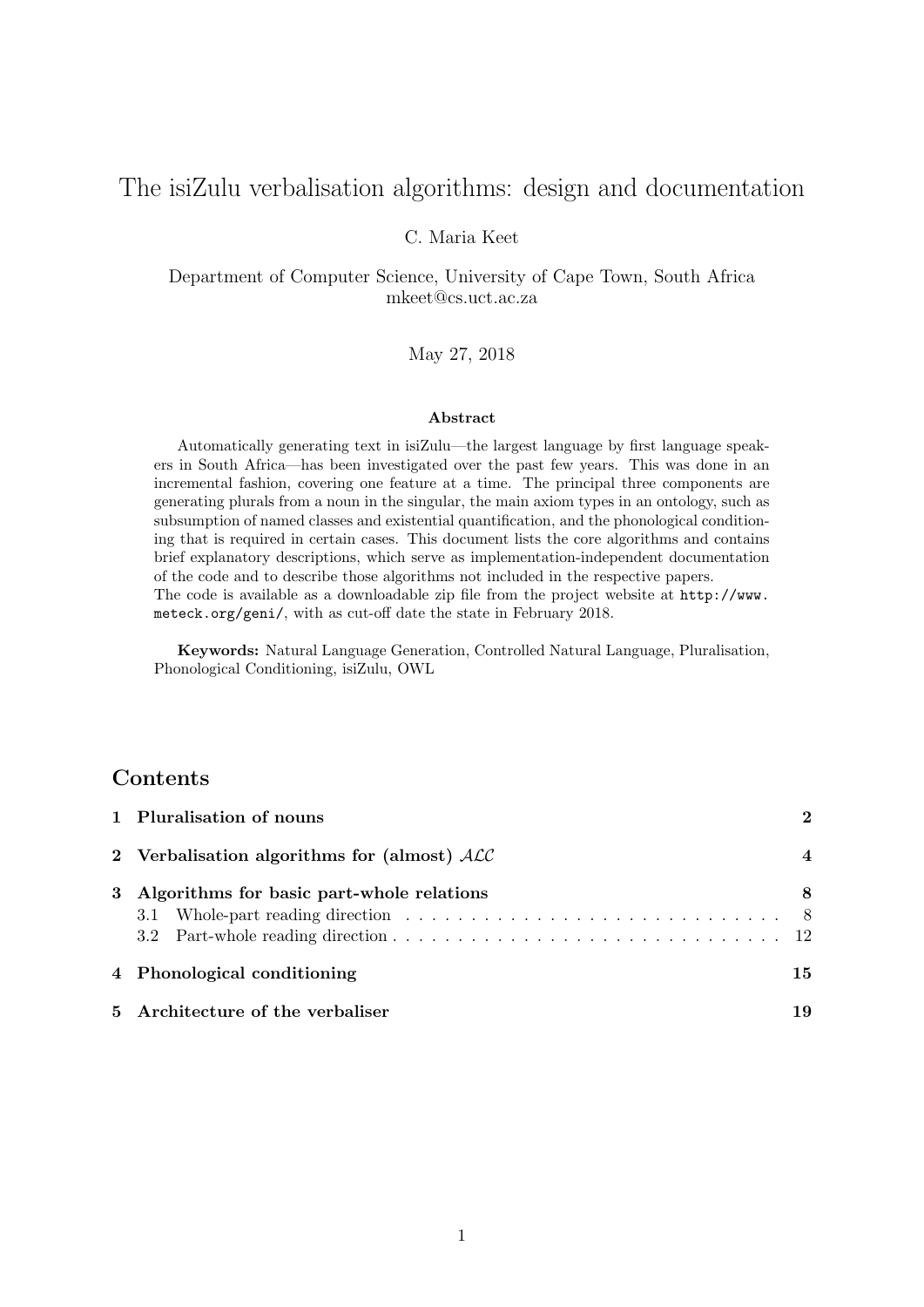## 1 Pluralisation of nouns

The algorithm to pluralise nouns in the singular included here (Algorithm 1) is slightly changed cf. the one described in [1] and implemented in its related supplementary material, for there it was a stand-alone file and read in the test sets, whereas here that 'wrapping' is omitted.

```
Algorithm 1 Pluralise isiZulu noun (full version)
1: procedure PLURALISE(n)2: input: noun in singular \{note: n noun, nc noun class, p plural
3: if n in exception List then
4: p \leftarrow plural exception \{ check exceptions list\}5: else
6: nc \leftarrow getNC(n) {lookup noun class of noun n}
T: \{ pluralise compound nouns \{ pluralise compound nouns \}8: if \mathcal{F} \in \mathbb{R} and not endswith \left(nc, m\right) then
9: main, rest \leftarrow split(n) {to pluralise main noun and modify the modifier word (rest)}
10: switch
11: case nc == 1 and rest[0] \notin \{a, e, i, o, u\}12: rest' = b + rest[1!]13: case nc == 1 and rest[0] \in \{a, e, i, o, u\}14: rest' = aba + rest[1:]15: case nc == 3a16: rest' = aba + rest[1!]17: case (nc == 9 \text{ or } nc == 7) and rest[0] \notin \{a, e, i, o, u\}18: rest' = z + rest[1:]19: case (nc == 9 \text{ or } nc == 7) and rest[0] \in \{a, e, i, o, u\}20: rest' = rest[0] + zi + rest[3!]21: break {21:}22: end switch
23:
      p' \leftarrow pluralise(main)24: p \leftarrow p' + \cdots + rest'25: else
26: \{ pluralise the regular nouns \}27: switch
28: case (startswith(n, um) or startswith(n, uM)) and n[2] = u and nc = 129: p = aba + n[2!]30: case (startswitch(n, \text{um}) \text{ or } startswith(n, \text{uM})) and n[2] \in \{a, e, i, o\}31: p = ab + n[2!]32: case startswith(n, \text{umu}) and nc == 133: p = aba + n[3!]34: case startswith(n, u) and nc == 1a or nc == 3a
35: p = o + n[1!]36: case startswith(n, \text{um}) and n[2]! = u and nc == 337: p = \text{imi} + n[2!]38: case startswith(n, umu) and nc == 339: p = \text{imi} + n[3!]
```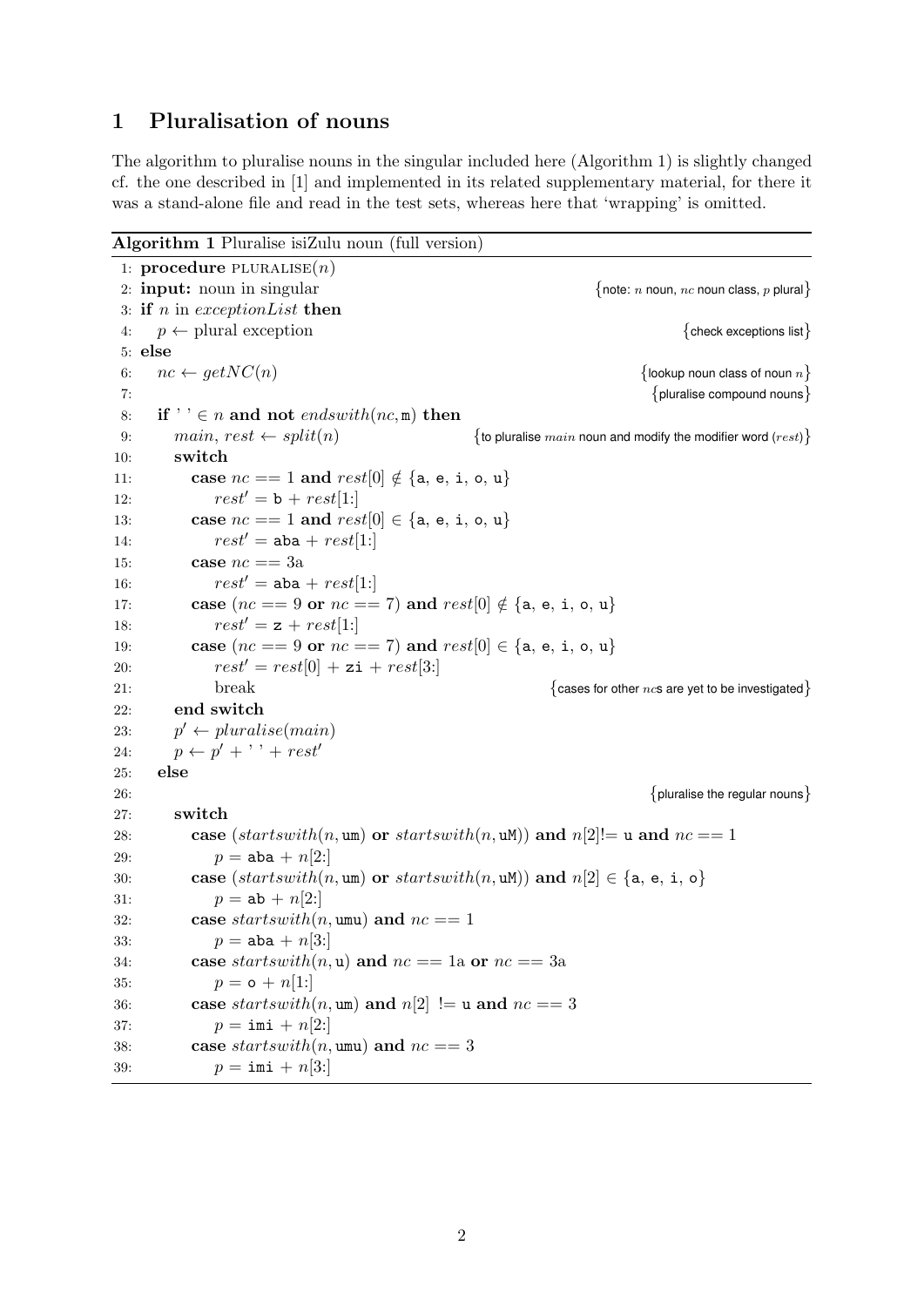```
40: case startswith(n, i) and n[0:2]! = ili and (nc == 5 or nc == 9a)41: p = \text{ama} + n[1!]42: case startswith(n, \text{ili}) and nc == 543: p = \text{ama} + n[3!]44: case startswith(n, \text{isi}) and nc == 745: p = i \text{zi} + n[3!]46: case startswith(n, is) and nc == 7 and n[2] \in \{a, e, o, u\}47: p = i\mathbf{z} + n[2!]48: case startswith(n, \text{im}) and nc == 949: p = izi + n[1:]50: case (startswith(n, in) or startswith(n, in) and nc == 951: p = i \text{zin} + n[2!]52: case starts with (n, \text{ulu}) and nc == 1153: p = i \text{zi} + n[3!]54: case startswith(n, u) n[1:2] != 1u and nc == 1155: p = i \text{zi} + n[1!]56: case (s \text{tart} s \text{with} (n, \text{ubu}) and nc == 1457: p = n58: case (startswith(n, uku) or startswith(n, uk)) and (nc == 15 or nc = 17)
59: p = n {nc15 and nc17 don't pluralise}
60: case endswith(nc, m)61: p \leftarrow n {mass nouns don't pluralise}
62: case nc \in \{2, 4, 6, 8, 2a, 10\} {noun exists only in plural form}
63: p = n64: break
65: end loop
66: end if
67: end if
68: return p
69: end procedure
```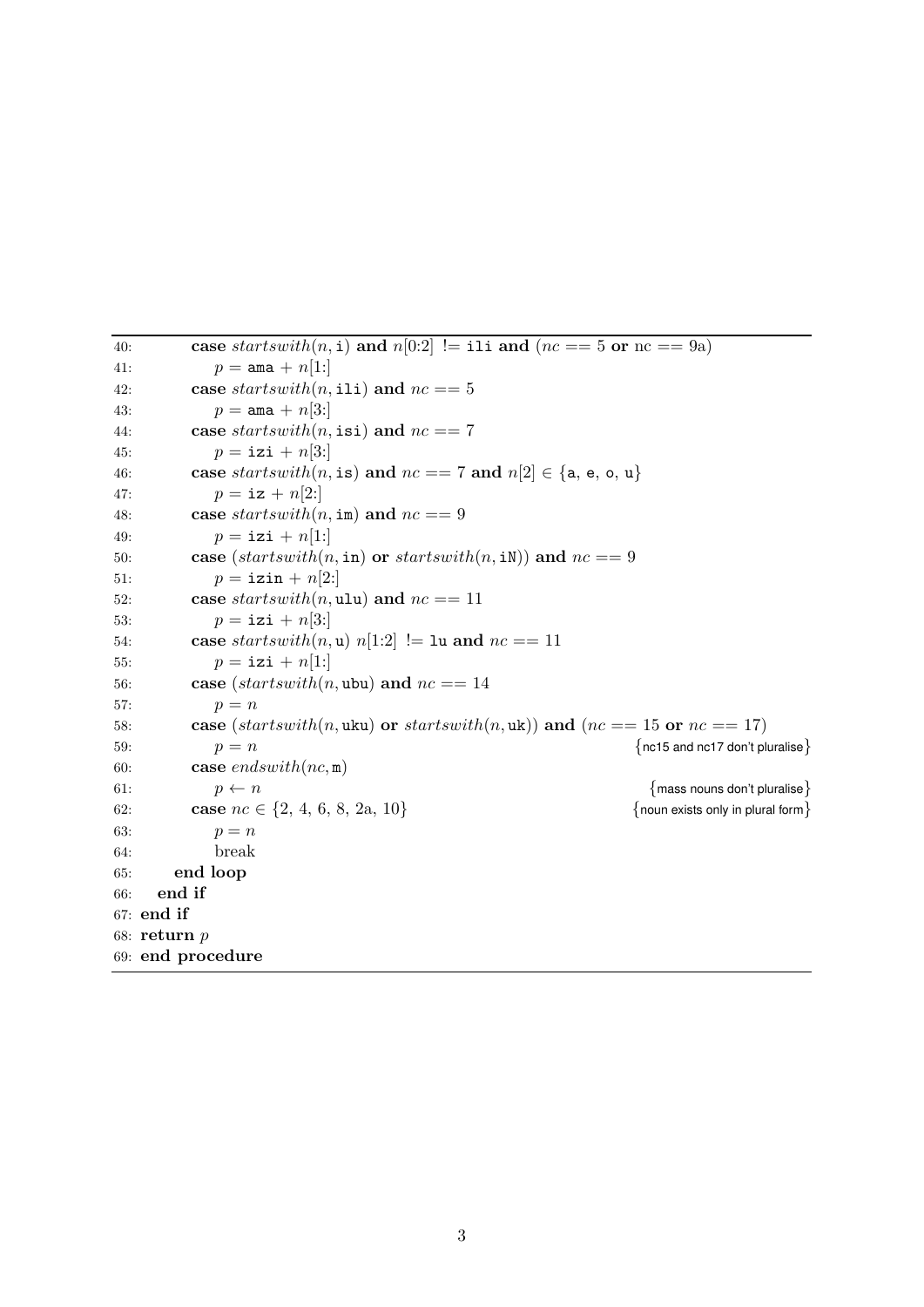## 2 Verbalisation algorithms for (almost)  $ALC$

The following list of algorithms are included in this document, which were first described in [2, 3] and more comprehensively in [6]:

- Simple taxonomic subsumption, i.e., named class subsumption of the axiom type  $C \sqsubseteq D$ , in Algorithm 2;
- Simple existential quantification with named classes, i.e., of the axiom type  $C \subseteq \exists R.D$ , in Algorithm 3;
- Negation in an axiom, covering both the axiom types  $C \subseteq \neg D$  and  $C \subseteq \neg \exists R.D$ , in Algorithm 4. This algorithm has been updated with vowel-commencing verb roots cf. the one presented in [6].

Algorithm 3 and Algorithm 4 have functions to look up things from a list. They are the 'lookup tables' for noun classes, and their corresponding quantitative, relative, and (negative) subject concords, which are included in Table 1 for easy readable reference.

Table 1: Zulu noun classes with examples and a selection of concords. NC: Noun class; PRE: prefix; QC: quantitative concord; RC: relative concord; SC: subject concord; NEG SC: negative subject concord; PC: possessive concord. Updated cf. the tables in [1, 5, 6] (deviant cases of prefixes not included).

| NC             | <b>Full PRE</b>                      | $QC(\forall)$ | RC   | $QC$ ( $\exists$ ) | SC     | NEG SC | $_{PC}$ |
|----------------|--------------------------------------|---------------|------|--------------------|--------|--------|---------|
| $\mathbf{1}$   | $um(u)$ -                            | wonke         | $O-$ | ye-                | $u-$   | aka-   | wa-     |
| $\overline{2}$ | aba-                                 | bonke         | aba- | $b$ o-             | ba-    | aba-   | ba-     |
| 1a             | $u-$                                 | wonke         | $O-$ | ye-                | $u-$   | aka-   | wa-     |
| $2\mathrm{a}$  | $O-$                                 | bonke         | aba- | $b^{\rm o-}$       | ba-    | aba-   | ba-     |
| 3a             | $u-$                                 | wonke         | $O-$ | ye-                | $u-$   | aka-   | wa-     |
| $2\mathrm{a}$  | $O-$                                 | bonke         | aba- | bo-                | ba-    | aba-   | ba-     |
| 3              | $um(u)$ -                            | wonke         | $O-$ | WO-                | $u-$   | awu-   | wa-     |
| $\overline{4}$ | imi-                                 | yonke         | $e-$ | $yo-$              | $i-$   | ayi-   | ya-     |
| $\overline{5}$ | $i(li)$ -                            | lonke         | eli- | $\log$             | $li-$  | ali-   | la-     |
| 6              | ama-                                 | onke          | $a-$ | $WO-$              | $a-$   | awa-   | $a-$    |
| $\overline{7}$ | $isi-$                               | sonke         | esi- | $SO-$              | $\sin$ | asi-   | $sa-$   |
| 8              | izi-                                 | zonke         | ezi  | $ZO-$              | zi-    | azi-   | za-     |
| 9a             | $i-$                                 | yonke         | $e-$ | $VO-$              | $i-$   | ayi-   | ya-     |
| 6              | ama-                                 | onke          | $a-$ | WO-                | $a-$   | awa-   | $a-$    |
| 9              | $\overline{i(n)}$ -, $i(m)$ -        | yonke         | $e-$ | $yo-$              | $i-$   | ayi-   | ya-     |
| 10             | $\text{izi}(n)$ -, $\text{izi}(m)$ - | zonke         | ezi- | $ZO-$              | zi-    | azi-   | za-     |
| 11             | $u(lu)$ -                            | lonke         | olu- | $10-$              | lu-    | alu-   | lwa-    |
| 10             | $\text{izi}(n)$ -, $\text{izi}(m)$ - | zonke         | ezi- | $ZO-$              | zi-    | azi-   | za-     |
| 14             | ubu-                                 | bonke         | obu- | $b^{\rm o-}$       | bu-    | abu-   | ba-     |
| 15             | uku-                                 | konke         | oku- | $ko-$              | ku-    | aku-   | kwa-    |
| 17             | ku-                                  | lonke         | olu- | $10-$              | lu-    |        | kwa-    |

Further, note that these algorithms require pluralisation of the head noun, whose algorithm is included in Section 1 (Algorithm 1).

There are specific cases with the part-whole relations, which are described in Section 3. Both they and 'regular irregular' verbs require phonological conditioning, which is described in Section 4.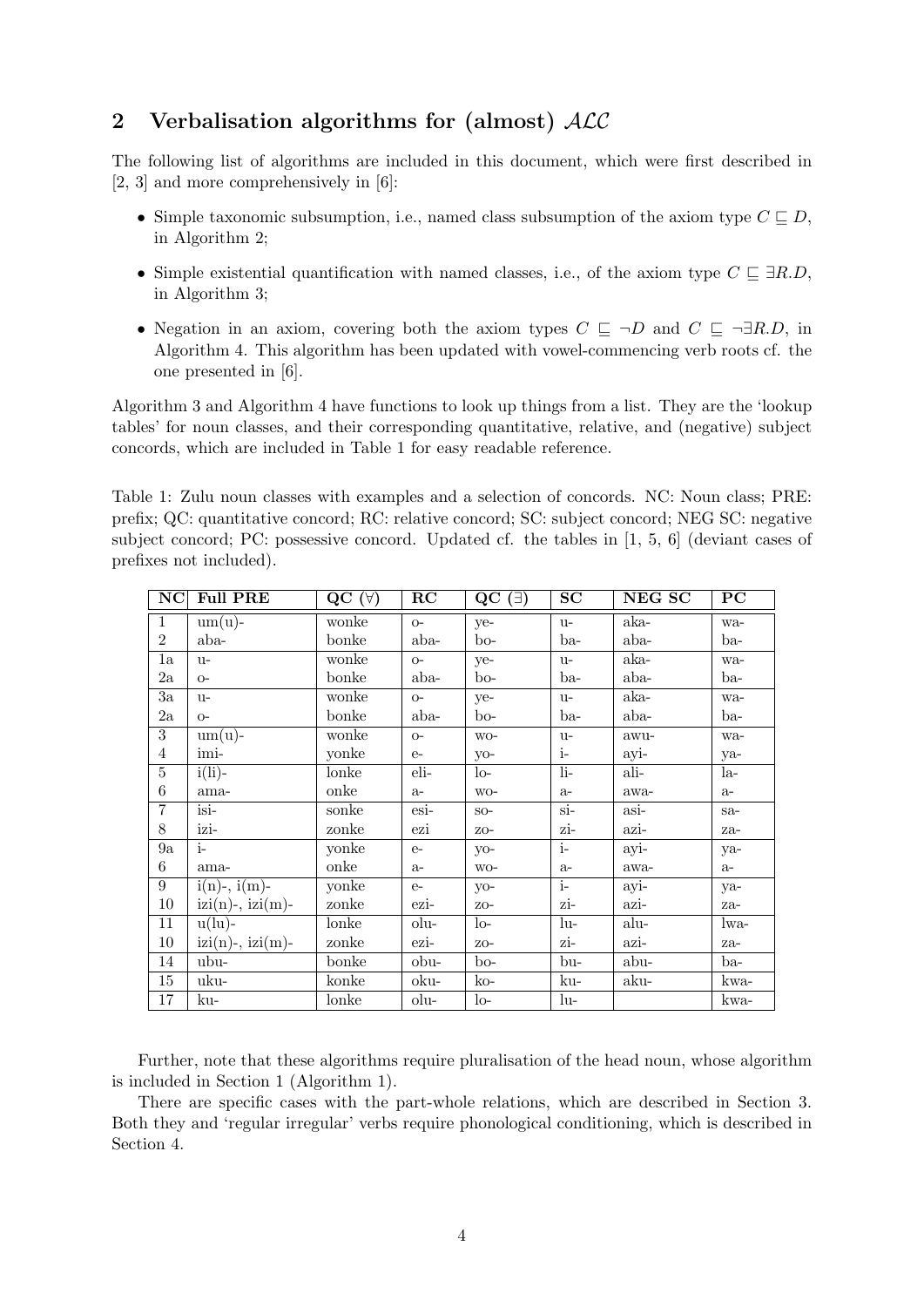Algorithm 2 (TaxSubs) Verbalisation of taxonomic subsumption, named classes  $(C \sqsubseteq D)$ .

**Require:** C set of classes, language  $\mathcal{L}$  with  $\mathcal{L}$  for subsumption and  $\neg$  for negation; variables: A axiom,  $NC_i$  nounclass,  $c_1, c_2 \in \mathcal{C}$ ,  $a_1$  term,  $a_2$  letter; functions:  $getFirstClass(A)$ ,  $getSecondClass(A), getNC(C), checkNegation(A), getFirstChar(C).$ 

**Require:** axiom A with a  $\subseteq$  has been retrieved and named classes on the lhs and rhs

1:  $c_1 \leftarrow getFirstClass(A)$  {get subclass} 2:  $c_2 \leftarrow getSecondClass(A)$  {get superclass} 3:  $NC_1 \leftarrow getNC(c_1)$  {determine noun class by augment and prefix or dictionary} 4:  $NC_2 \leftarrow getNC(c_2)$  {determine noun class by augment and prefix or dictionary} 5: if  $checkNegation(A) == true$  then 6: {use  $negation$  (Algorithm 4)} 7: else 8:  $a_2 \leftarrow getFirstChar(c_2)$  {retrieve first letter of  $c_2$ } 9: switch 10: case  $a_2 = \mathbf{i}'$  then 11: RESULT  $\leftarrow 'c_1 \text{ y}c_2$ . {verbalise as taxonomic subsumption with y} 12: case  $a_2 = \{a', b', u'\}$  then 13: RESULT ← 'c<sub>1</sub> ngc<sub>2</sub>.'  $\{$  verbalise as taxonomic subsumption with ng 14: case  $a_2 \notin \{a', i', \overrightarrow{0'}, u'\}$  then 15: RESULT  $\leftarrow$  'this is not a well-formed isiZulu noun.' 16: end switch 17: end if 18: return RESULT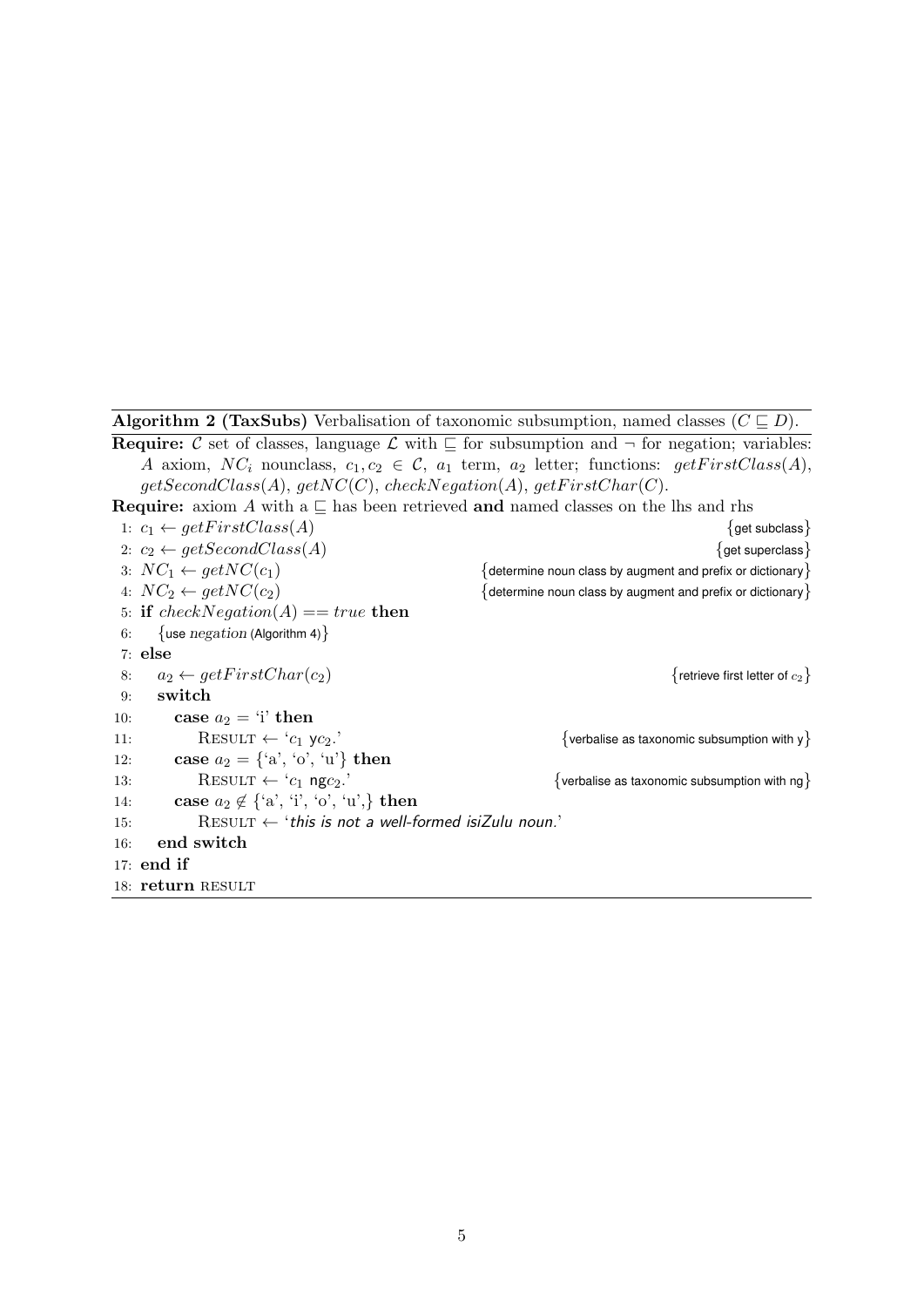Algorithm 3 (AllSome)Verbalisation of "all-some" axiom type  $(C \sqsubseteq \exists R.D)$ 

Require: C set of classes, language  $\mathcal L$  with  $\subseteq$  for subsumption and ∃ for existential quantification; variables: A axiom,  $NC_i$  noun class,  $c_1, c_2 \in \mathcal{C}$ ,  $o \in \mathcal{R}$ ,  $a_1$  a term;  $r_2, q_2$  concords; functions:  $getFirstClass(A), getSecondClass(A), getNC(C), getRC(NC_i), getQC(NC_i),$  $getV\text{SofOP}(o)$ . Require: axiom A with a  $\subseteq$  has been retrieved and an  $\exists$  on the rhs of the inclusion 1:  $c_1 \leftarrow getFirstClass(A)$  {get subclass} 2:  $c_2 \leftarrow getSecondClass(A)$  {get superclass} 3:  $o \leftarrow getObjProp(A)$  {get object property} 4:  $v \leftarrow getVSofOP(o)$  {get verb stem of object property}  $5: NC_1 \leftarrow getNC(c_1)$  {determine noun class by augment and prefix or dictionary} 6:  $NC_2 \leftarrow getNC(c_2)$  {determine noun class by augment and prefix or dictionary} 7:  $NC'_1 \leftarrow$  lookup plural nounclass of  $NC_1$  {from known list} 8:  $c'_1 \leftarrow \text{pluralise}(c_1, NC'_1)$  $\{$  call algorithm  $pluralise$  to generate a plural from  $o\}$ 9:  $a_1 \leftarrow$  lookup quantitative concord for  $NC'_1$  $\{$  from quantitative concord (QC(all)) list $\}$ 10:  $r_2 \leftarrow getRC(NC_2)$  {get relative concord for  $c_2$  from the QC<sub>dwa</sub>-list} 11:  $q_2 \leftarrow getQC(NC_2)$  {get quantitative concord for  $c_2$  from the QC<sub>dwa</sub>-list} 12: if checkNegation(A) == true then 13: {use negation (Algorithm 4)} 14: else 15: if o annotated with present tense then 16:  $\text{conj}_{nc1} \leftarrow \text{lookup SC of } NC'_1$ {from known SC list} 17:  $o' \leftarrow conj_{nc1} v$  $\{$  generate conjugated verb $\}$ 18: RESULT  $\leftarrow$  ' $a_1$   $c'_1$  o'  $\{$  verbalise the axiom $\}$ 19: else 20: RESULT  $\leftarrow$  'passive voice and inverses are not supported yet.' 21: end if 22: end if 23: return RESULT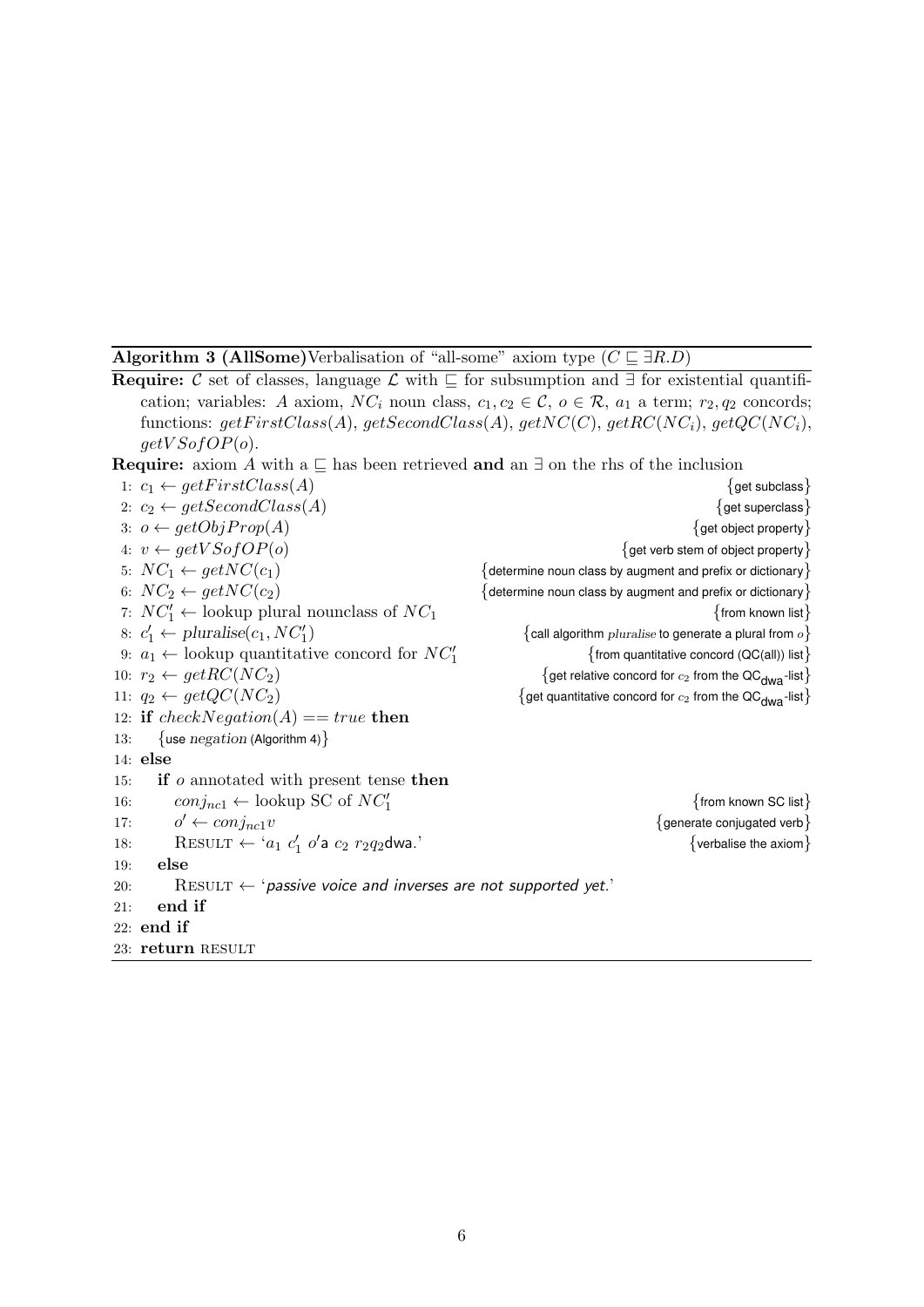Algorithm 4 (Negation) Verbalisation of negation in an axiom, as disjointness or negated object property (i.e., axioms of type  $C \sqsubseteq \neg D$  and  $C \sqsubseteq \neg \exists R.D$ ).

**Require:** C set of classes, language  $\mathcal{L}$  with  $\mathcal{L}$  for subsumption and  $\neg$  for negation; variables: A axiom,  $NC_i$  noun class,  $c_1, c_2 \in \mathcal{C}$ ,  $a_1$  term,  $a_2$  letter and  $n, p$  are concords, v verb stem; functions: checkNegation(A), getNSC(NC<sub>i</sub>), getPNC(NC<sub>i</sub>). **Require:**  $checkNegation(A) == true$ 1: if negation directly preceded by  $\subseteq$  and directly followed by  $c_2$  then 2:  $NC'_1 \leftarrow$  lookup plural nounclass of  $NC_1$  {from known list} 3: c  $C'_1 \leftarrow \text{pluralise}(c_1, NC'_1)$  $\{$  call algorithm *pluralise* to generate a plural from  $o\}$ 4:  $a_1 \leftarrow \text{lookup quantitative concord for } NC'_1$  $\{$  from quantitative concord (QC(all)) list $\}$ 5:  $n \leftarrow getNSC(NC_1')$ ) and  $\{$  get negative subject concord for  $c_1'\}$ 6:  $p \leftarrow getPNC(NC_2)$  {get pronomial for  $c_2$ } 7: RESULT  $\leftarrow$  'a<sub>1</sub> c' {verbalise the disjointness ( $a_1$  is QC(all))} 8: else if negation in front of OP then 9:  $v' \leftarrow$  remove final vowel of v  ${i.e.,}$  obtain the (possibly extended) verb root $}$ 10:  $n \leftarrow getNSC(NC_1')$ ) and  $\{$  get negative subject concord for  $c_1'\}$ 11: if  $v' \in \{a, e, i, o, u, \}$  then 12:  $negv \leftarrow phonoCondNegSc(v', n)$ 13: else 14:  $negv \leftarrow n+v'$ 15: end if 16: RESULT ← 'a<sub>1</sub> c'<sub>1</sub> negvi c<sub>2</sub> r<sub>2</sub>q<sub>2</sub>dwa.' {verbalise the axiom} 17: else  ${1 \times 12^n}$   ${negation in front of  $c_2$  and A contains an OP}$ 18: RESULT  $\leftarrow$  'verbalisation of this class negation is not supported yet.' 19: end if 20: return RESULT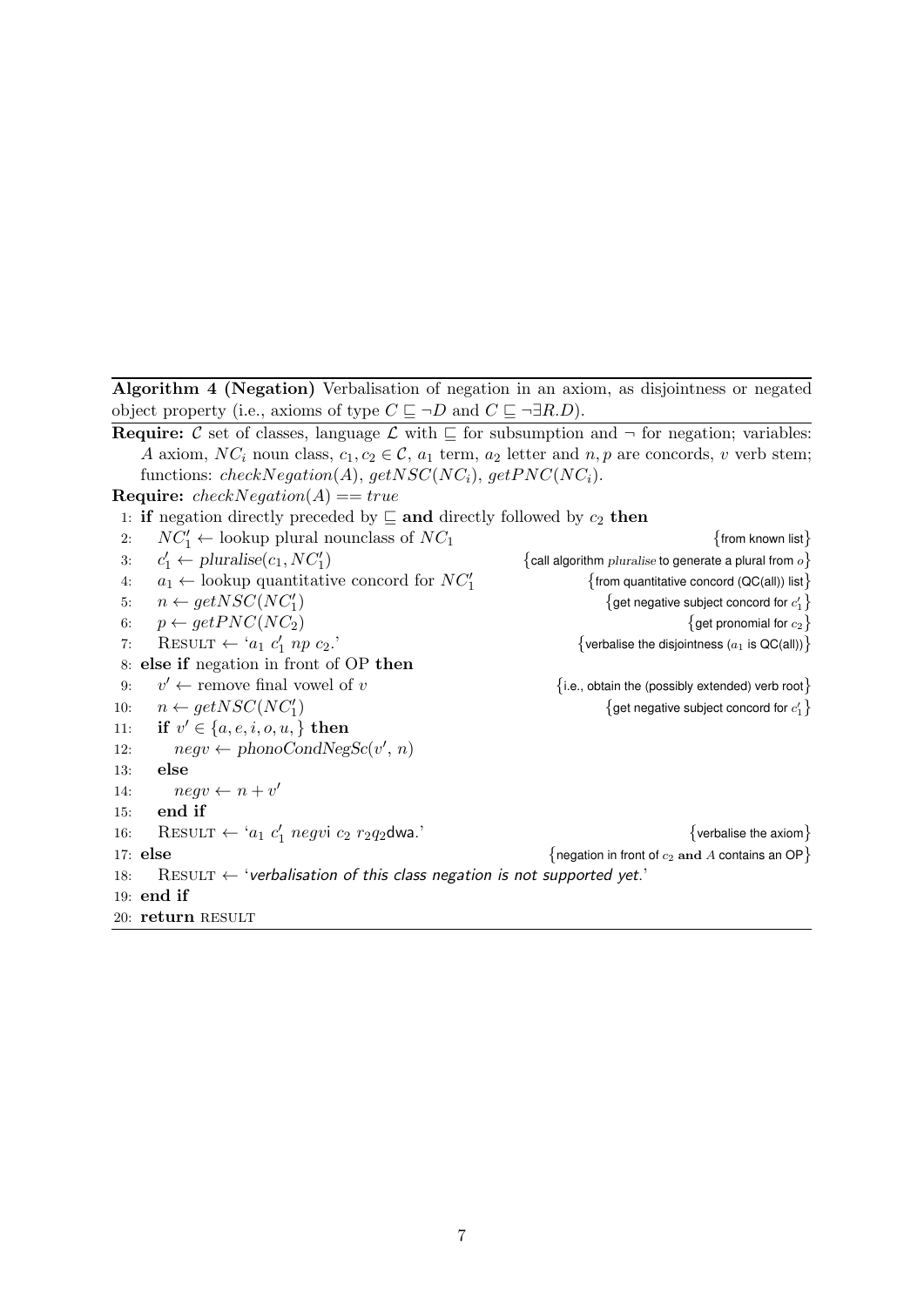## 3 Algorithms for basic part-whole relations

The algorithms are here presented as functions that integrate with the other algorithms presented in the preceding sections, in the sense that only the "all some" the axiom type is considered, i.e.,  $C \sqsubset \exists R.D$ , where in these cases, R is the 'has part' or the 'part of' reading direction. For rationale and descriptions of the verbalisation patterns, see the corresponding paper [5]; an informal summary of the part-whole relations is shown in Figure 1. The 'has part' direction algorithm (Algorithm 5) was first published in [5].



Figure 1: Preliminary taxonomy based on the verbalisation patterns in [5] (source: [4]).

#### 3.1 Whole-part reading direction

Algorithm 5 Determine the verbalisation of basic whole-part in an axiom. This covers the structural, involvement, containment, membership, part-subquantities, and participation wholepart relations

Require: C set of classes, language  $\mathcal{L}, \sqsubseteq$  for subsumption,  $\exists$  for existential quantification; variables: A axiom,  $NC_i$  noun class,  $w, p \in \mathcal{C}$ ,  $o \in \mathcal{R}$ ,  $a_w$  a term;  $r_p, q_p$  concords;

**Require:** axiom of the form  $W \sqsubseteq \exists wp.P$  has been retrieved for verbalisation

| 1: $w \leftarrow getFirstClass(A)$                                   | $\{$ get whole $\}$                                       |
|----------------------------------------------------------------------|-----------------------------------------------------------|
| 2: $p \leftarrow getSecondClass(A)$                                  | $\{$ get part $\}$                                        |
| 3: $wp \leftarrow getObjProp(A)$                                     | $\{$ get $wp$ type ('default' parthood here) $\}$         |
| 4: $NC_w \leftarrow getNC(w)$                                        | $\{$ obtain noun class whole $\}$                         |
| 5: $NC_p \leftarrow getNC(p)$                                        | $\{$ obtain noun class part $\}$                          |
| 6: $w_{pl} \leftarrow \text{pluralise}(w, NC_w)$                     | $\{$ generate plural, using the pluraliser algorithm $\}$ |
| 7: $NC_w' \leftarrow getPINC(NC_w)$                                  | $\{$ obtain plural NC, from known list $\}$               |
| 8: $a_w \leftarrow getQCAll(NC_w')$                                  | {obtain quantitative concord (QC(all)) }                  |
| 9: $s_w \leftarrow getSC(NC'_w)$                                     | {obtain subject concord}                                  |
| 10: $conjp \leftarrow phonoCondition('na',p)$                        | {prefix P with the CONJ, phonologically conditioned}      |
| 11: $r_p \leftarrow getRC(NC_p)$                                     | {obtain relative conc. for $p$ }                          |
| 12: $q_p \leftarrow getQC(NC_p)$                                     | {obtain quant. concord for $p$ from the QC (exists)-list} |
| 13: RESULT $\leftarrow$ ' $a_w$ $w_{pl}$ $s_w$ conjp $r_p q_p$ dwa.' | {verbalise the simple axiom}                              |
| 14: return RESULT                                                    |                                                           |

Because there is quite some duplication, like fetching the classes, pluralising, and adding the quantitative concords, we put this now in a separate algorithm, commonFunctWP, being Algorithm 6, that will be called by all the other functions. In some cases, it fetches a bit more than strictly needed (e.g., an RC and QC too much), but it saves a lot of duplication in the presentation here, and it's not computationally costly (linear, with a small list). The solid portions deviate from this, due to mostly dealing with a noun phrase (e.g., 'sample of blood'), so it is written in full there (Algorithm 10).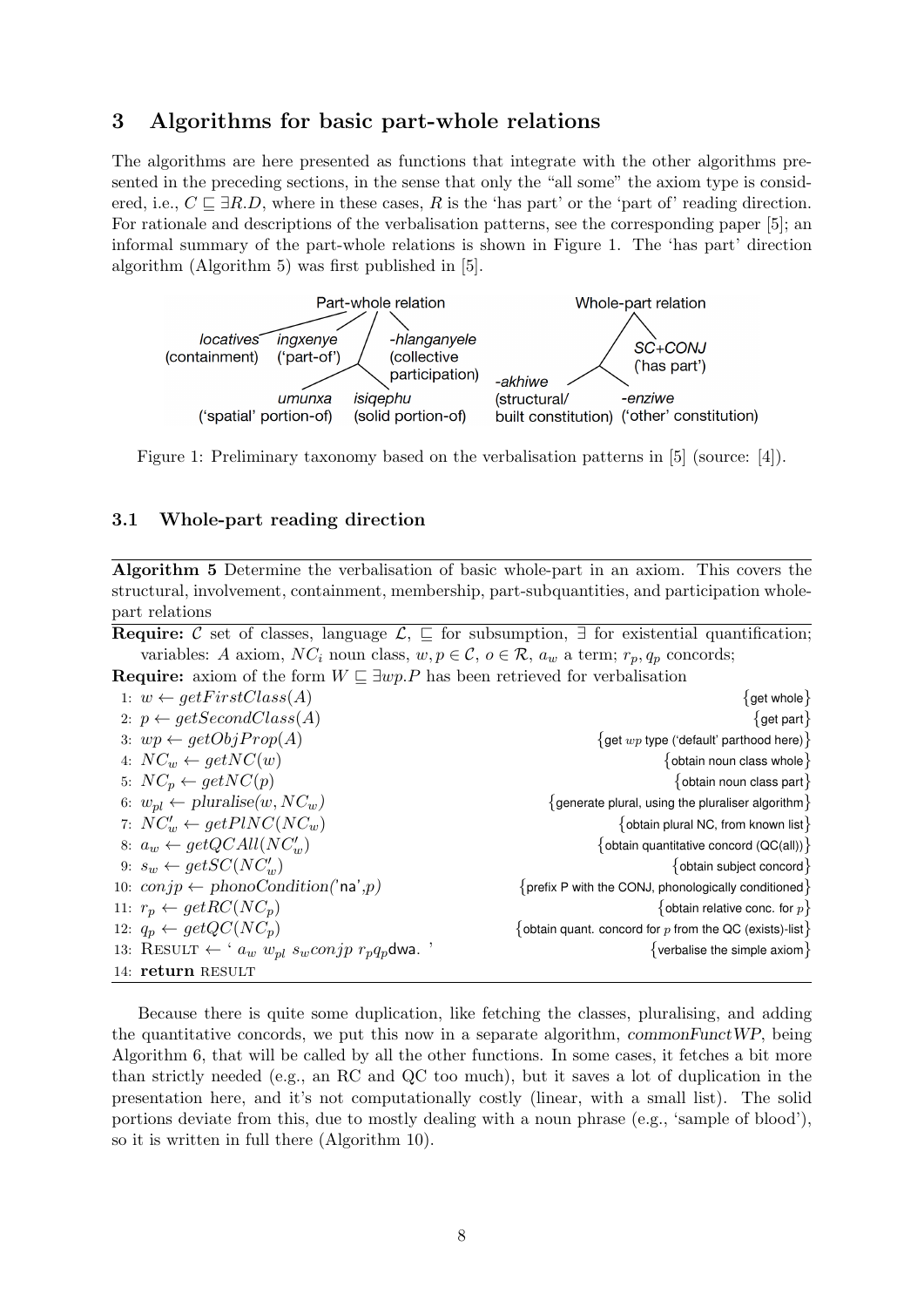#### Algorithm 6 Common functions for wp verbalisation, commonFunctWP.

Require: C set of classes, language  $\mathcal{L}, \subseteq$  for subsumption,  $\exists$  for existential quantification; variables: A axiom,  $NC_i$  noun class,  $w, p \in \mathcal{C}$ ,  $o \in \mathcal{R}$ ,  $a_w$  a term;  $r_p, q_p$  concords;

**Require:** axiom of the form  $W \sqsubseteq \exists wp.P$  has been retrieved for verbalisation

| 1: $w \leftarrow getFirstClass(A)$               | $\{$ get whole $\}$                                          |
|--------------------------------------------------|--------------------------------------------------------------|
| 2: $p \leftarrow getSecondClass(A)$              | $\{$ get part $\}$                                           |
| 3: $wp \leftarrow getObjProp(A)$                 | $\{$ get $wp$ type $\}$                                      |
| 4: $NC_w \leftarrow getNC(w)$                    | $\{$ obtain noun class whole $\}$                            |
| 5: $NC_p \leftarrow getNC(p)$                    | $\{$ obtain noun class part $\}$                             |
| 6: $w_{pl} \leftarrow \text{pluralise}(w, NC_w)$ | $\{$ generate plural, using the pluraliser algorithm $\}$    |
| 7: $NC_w' \leftarrow getPINC(NC_w)$              | $\{$ obtain plural NC, from known list $\}$                  |
| 8: $a_w \leftarrow getQCAll(NC'_w)$              | {obtain quantitative concord $(QC(all))$ }                   |
| 9: $s_w \leftarrow getSC(NC_w')$                 | $\{$ obtain subject concord $\}$                             |
| 10: $conjp \leftarrow phonoCondition('na',p)$    | $\{$ prefix P with the CONJ, phonologically conditioned $\}$ |
| 11: $r_p \leftarrow \text{getRC}(NC_p)$          | $\{$ obtain relative conc. for $p$ $\}$                      |
| 12: $q_p \leftarrow getQC(NC_p)$                 | {obtain quant. concord for $p$ from the QC (exists)-list }   |
|                                                  |                                                              |

Algorithm 7 Determine the verbalisation of basic whole-part in an axiom. Specifically: wp for spatial portions, without  $-dwa$ . (wp\_spatial)

- 1: **input:** two named classes that have the role  $w$  and  $p$ , respectively
- 2: commonFunct $WP(w,p)$
- 3: if  $wp ==$  spatial portion then
- 4: RESULT ←  $^{\circ} a_w w_{nl} s_w \text{conjp."}$  {verbalise the axiom}

5: end if

6: return RESULT

Algorithm 8 Determine the verbalisation of basic whole-part in an axiom. Specifically: participation with collectives, and w in singular  $(wp_c p)$ 

1: **input:** two named classes that have the role  $w$  and  $p$ , respectively

2:  $commonFunctWP(w,p)$ 

- 3: if  $wp ==$  collective participation then
- 4:  $a_w \leftarrow getQCAll(NC_w)$  {obtain quantitative concord (QC(all))}
- 
- 6: RESULT ← '  $a_w w s_w conjp r_p q_p$ dwa.' {verbalise the axiom}
- 7: end if
- 8: return RESULT

5:  $s_w \leftarrow getSC(NC_w)$  {obtain subject concord}

Algorithm 9 Determine the verbalisation of basic whole-part in an axiom. That is: subquantities [as parts] in singular, and no  $-dwa$  (wp\_s)

1: **input:** two named classes that have the role  $w$  and  $p$ , respectively 2:  $commonFuncWP(w,p)$ 3: if  $wp ==$  subquantities then 4:  $a_w \leftarrow getQCAll(NC_w)$  {obtain quantitative concord (QC(all))} 5:  $s_w \leftarrow getSC(NC_w)$  {obtain subject concord} 6: RESULT ← '  $a_w w s_w conjp$ .' {verbalise the simple axiom} 7: end if 8: return RESULT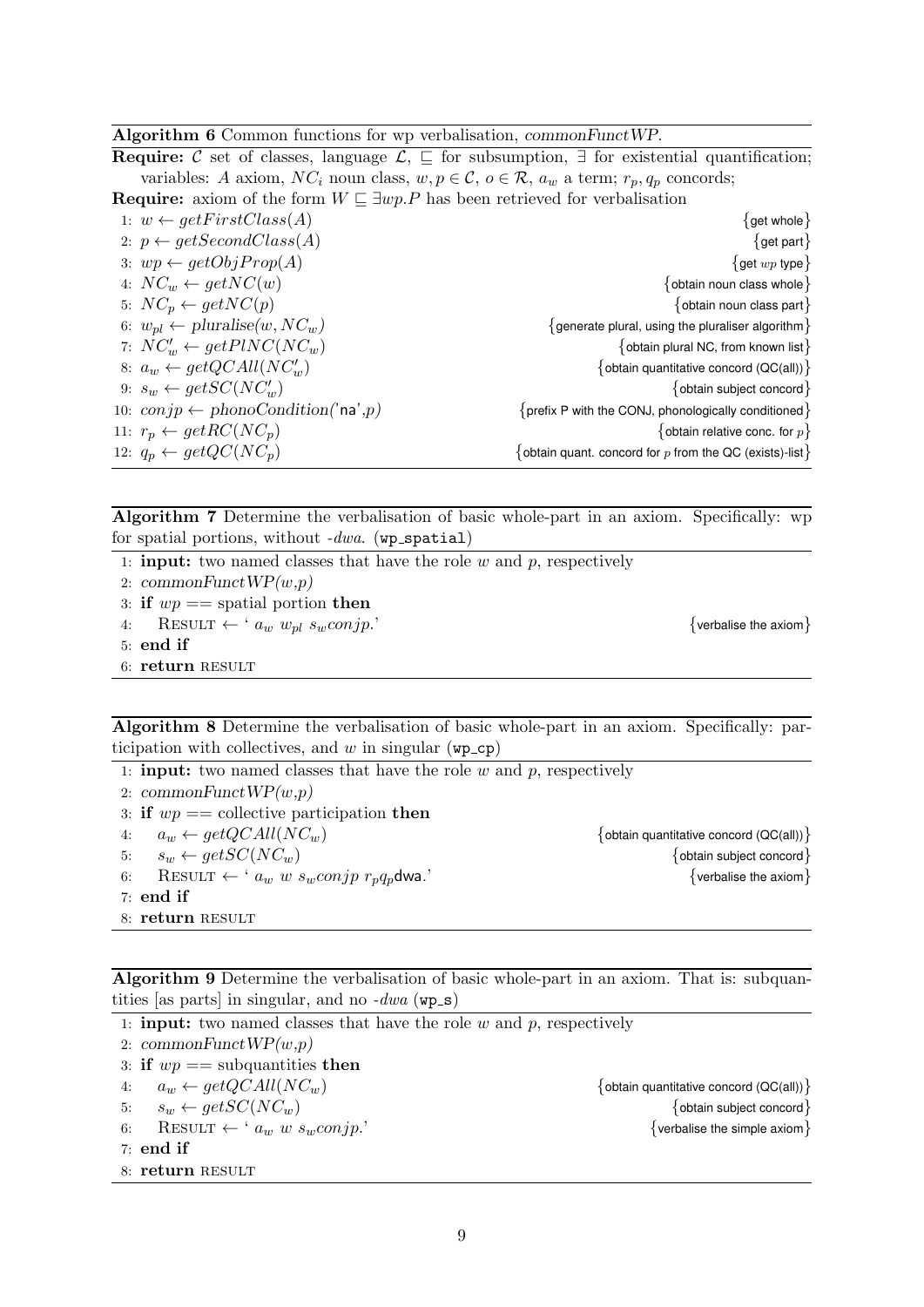Algorithm 10 Determine the verbalisation of basic whole-part in an axiom. Specifically: solid portion has W in singular, and the P with the PC, assuming that the part-quantity component is one word only  $(wp\_solid\_p)$ .

|     |                                                              | <b>Require:</b> axiom of the form $W \sqsubseteq \exists wp.P$ has been retrieved for verbalisation                                        |
|-----|--------------------------------------------------------------|--------------------------------------------------------------------------------------------------------------------------------------------|
|     | 1: $w \leftarrow getFirstClass(A)$                           | $\{$ get whole $\}$                                                                                                                        |
|     | 2: $p \leftarrow getSecondClass(A)$                          | $\{$ get part $\}$                                                                                                                         |
|     | 3: $wp \leftarrow getObjProp(A)$                             | $\{$ get $wp$ type $\}$                                                                                                                    |
|     | 4: if $wp ==$ solid portion then                             |                                                                                                                                            |
| 5:  | $NC_w \leftarrow getNC(w)$                                   | $\{$ obtain noun class whole $\}$                                                                                                          |
| 6:  |                                                              | $q \leftarrow$ first word of $p \{p \text{ is typically a noun phrase or compound noun, first part the quantity, like slice, sample, etc}$ |
| 7:  | if length $(p) == 2$ then                                    |                                                                                                                                            |
| 8:  | $\text{stuff} \leftarrow$ second word of p                   |                                                                                                                                            |
| 9:  | else                                                         |                                                                                                                                            |
| 10: | $\textit{stuff} \leftarrow$ remainder of p                   |                                                                                                                                            |
| 11: | end if                                                       |                                                                                                                                            |
| 12: | $NC_a \leftarrow getNC(q)$                                   | $\{$ obtain noun class quantity $\}$                                                                                                       |
| 13: | $a_w \leftarrow getQCAll(NC_w)$                              | {obtain quantitative concord $(QC(all))$ }                                                                                                 |
| 14: | $s_w \leftarrow getSC(NC_w)$                                 | $\{$ obtain subject concord $\}$                                                                                                           |
| 15: |                                                              | $conjp \leftarrow phonoCondition('na',q)$ {prefix the quantity-part of P with the CONJ, phonologically conditioned}                        |
| 16: | $pc_q \leftarrow getPC(q)$                                   | {obtain possessive conc. for q, for the 'of' }                                                                                             |
| 17: | $os \leftarrow phonoCondition(p_{c_q}, stufff)$              | $\{$ generate "of stuff" $\}$                                                                                                              |
| 18: | $r_p \leftarrow getRC(NC_q)$                                 | {obtain relative conc. for $p$ }                                                                                                           |
| 19: | $q_p \leftarrow getQC(NC_q)$                                 | {obtain quant. concord for $p$ from the QC (exists)-list}                                                                                  |
| 20: | RESULT $\leftarrow$ ' $a_w$ w $s_w$ conjp os $r_p q_p$ dwa.' | $\{$ verbalise the axiom $\}$                                                                                                              |
|     | $21:$ end if                                                 |                                                                                                                                            |
|     | 22: return RESULT                                            |                                                                                                                                            |

Algorithm 11 Determine the verbalisation of basic whole-part in an axiom. Specifically: constitution, of the built type (renamed this function after the inlg16). (const a)

| <b>Require:</b> axiom of the form $W \sqsubseteq \exists wp.P$ has been retrieved for verbalisation |                                                            |  |  |  |
|-----------------------------------------------------------------------------------------------------|------------------------------------------------------------|--|--|--|
| 1: $w \leftarrow getFirstClass(A)$                                                                  | $\{$ get whole $\}$                                        |  |  |  |
| 2: $p \leftarrow getSecondClass(A)$                                                                 | $\{$ get part $\}$                                         |  |  |  |
| 3: $wp \leftarrow getObjProp(A)$                                                                    | $\{$ get $wp$ type $\}$                                    |  |  |  |
| 4: if $wp ==$ built constitution then                                                               |                                                            |  |  |  |
| $NC_w \leftarrow getNC(w)$<br>5:                                                                    | $\{$ obtain noun class whole $\}$                          |  |  |  |
| $w_{pl} \leftarrow \text{pluralise}(w, NC_w)$<br>6:                                                 | $\{$ generate plural, using the pluraliser algorithm $\}$  |  |  |  |
| $NC_w' \leftarrow getPINC(NC_w)$<br>7:                                                              | $\{$ obtain plural NC, from known list $\}$                |  |  |  |
| $a_w \leftarrow getQCAll(NC_w')$<br>8:                                                              | {obtain quantitative concord (QC(all)) $\}$                |  |  |  |
| $sv \leftarrow phonoCondVerb('akhiwe', NC'_w)$<br>9:                                                | $\{$ add SC + phono. cond. for vowel-commencing verbs $\}$ |  |  |  |
| $op \leftarrow phonoCondition('nga',p)$<br>10:                                                      | $\{$ generate "of part" $\}$                               |  |  |  |
| RESULT $\leftarrow$ ' $a_w w_{pl}$ sv op.<br>11:                                                    | $\{$ verbalise the axiom $\}$                              |  |  |  |
| $12:$ end if                                                                                        |                                                            |  |  |  |
| 13: return RESULT                                                                                   |                                                            |  |  |  |
|                                                                                                     |                                                            |  |  |  |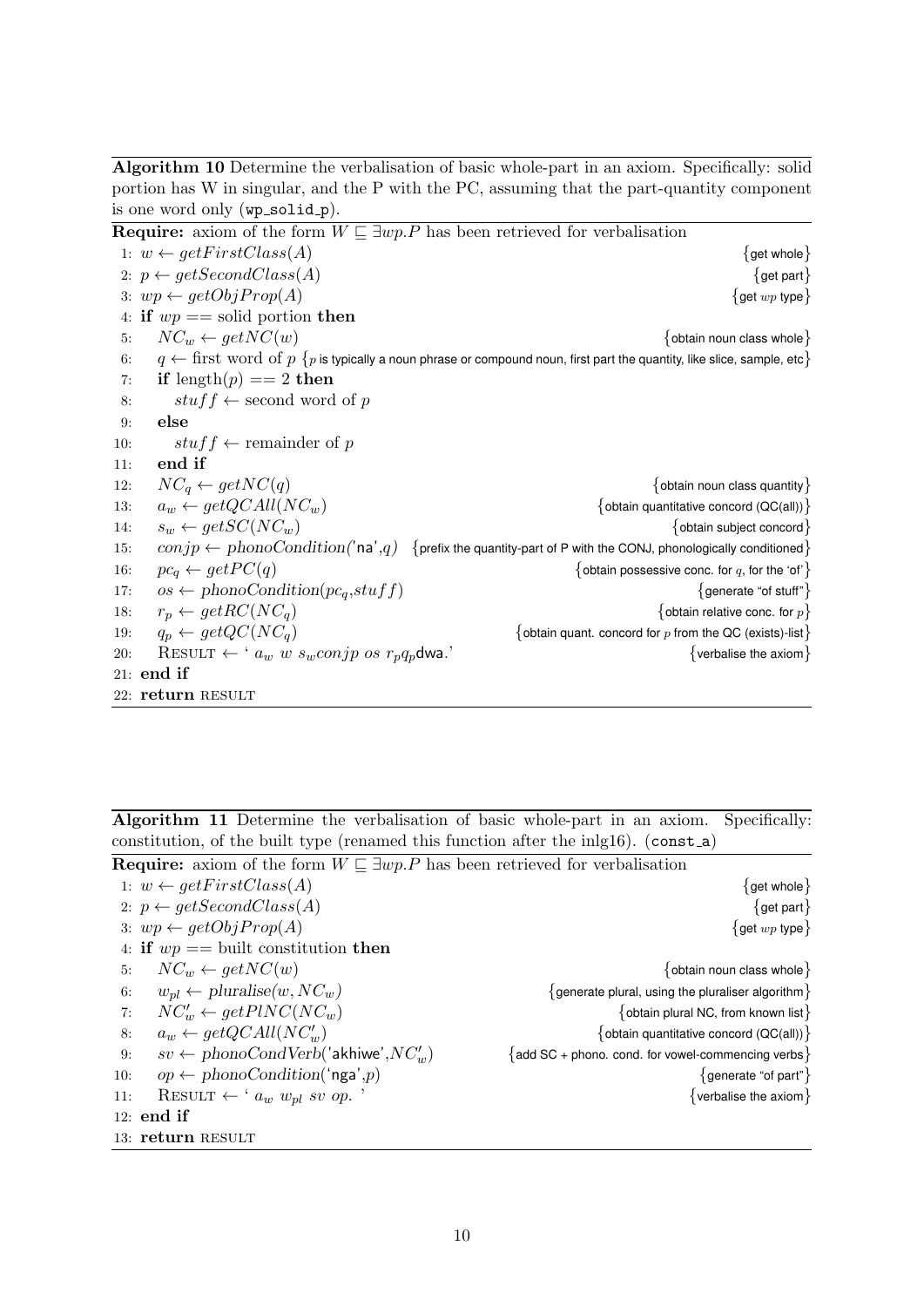Algorithm 12 Determine the verbalisation of basic whole-part in an axiom. Specifically: constitution as well, for other 'non-construction' constitution. (const e)

| <b>Require:</b> axiom of the form $W \sqsubseteq \exists w p.P$ has been retrieved for verbalisation |                                                            |
|------------------------------------------------------------------------------------------------------|------------------------------------------------------------|
| 1: $w \leftarrow getFirstClass(A)$                                                                   | $\{$ get whole $\}$                                        |
| 2: $p \leftarrow getSecondClass(A)$                                                                  | $\{$ get part $\}$                                         |
| 3: $wp \leftarrow getObjProp(A)$                                                                     | $\{$ get $wp$ type $\}$                                    |
| 4: if $wp ==$ the other constitution then                                                            |                                                            |
| $NC_w \leftarrow getNC(w)$<br>5:                                                                     | $\{$ obtain noun class whole $\}$                          |
| $w_{pl} \leftarrow \text{pluralise}(w, NC_w)$<br>6:                                                  | $\{$ generate plural, using the pluraliser algorithm $\}$  |
| $NC_w' \leftarrow getPINC(NC_w)$<br>7:                                                               | $\{$ obtain plural NC, from known list $\}$                |
| $a_w \leftarrow getQCAll(NC_w')$<br>8:                                                               | {obtain quantitative concord $(QC(all))$ }                 |
| $sv \leftarrow phonoCondVerb('$ enziwe', $NC'_w$ )<br>9:                                             | $\{$ add SC + phono. cond. for vowel-commencing verbs $\}$ |
| $op \leftarrow phonoCondition('nga',p)$<br>10:                                                       | $\{$ generate "of part" $\}$                               |
| RESULT $\leftarrow$ ' $a_w w_{pl}$ sv op.'<br>11:                                                    | $\{$ verbalise the axiom $\}$                              |
| $12:$ end if                                                                                         |                                                            |
| 13: return RESULT                                                                                    |                                                            |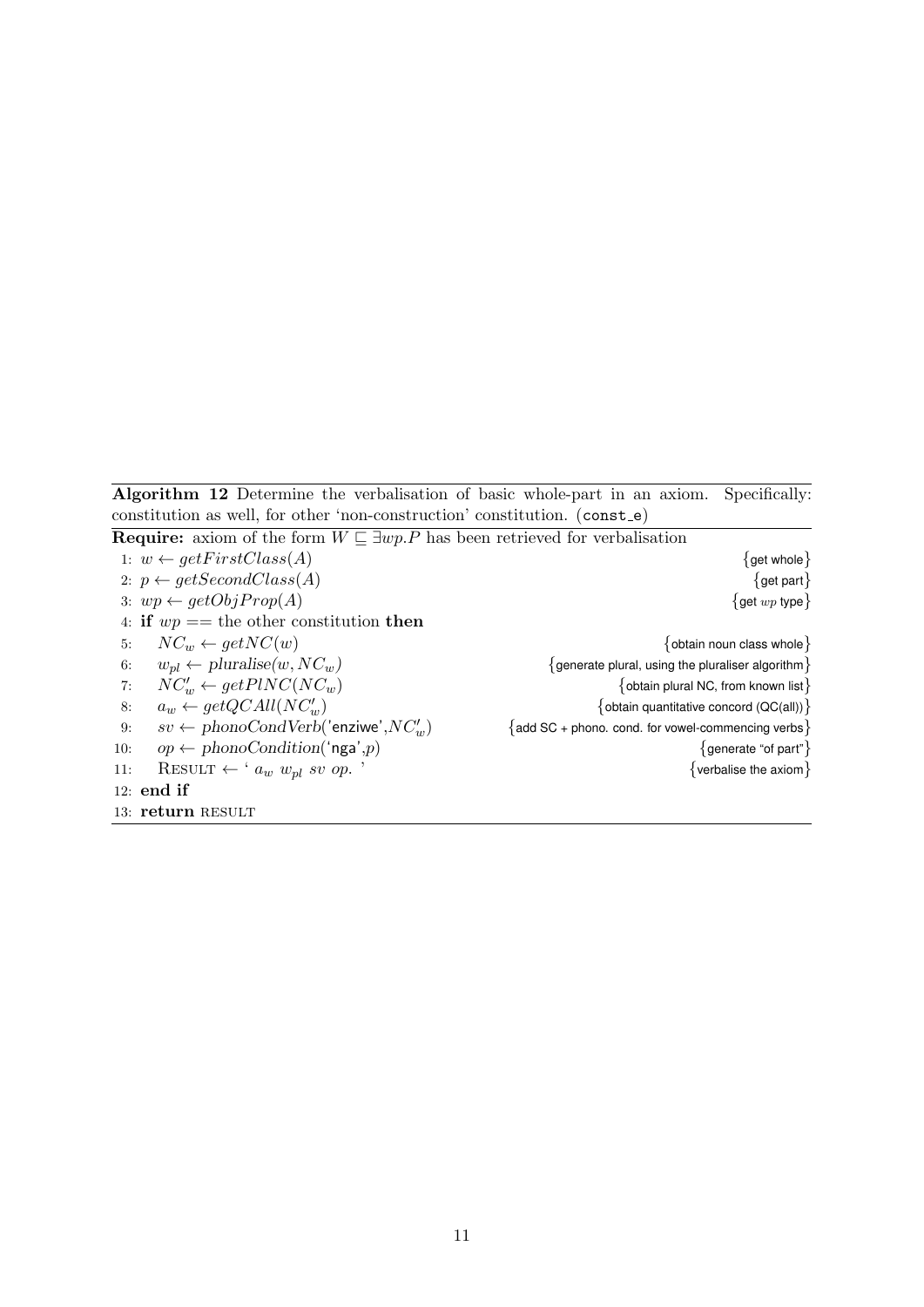### 3.2 Part-whole reading direction

For the sake of presentation, also here we put the common functions in a separate algorithm tha tis used by the others (Algorithm 13).

### Algorithm 13 Common functions for pw verbalisation, commonFunctPW.

| <b>Require:</b> C set of classes, language $\mathcal{L}$ , $\sqsubseteq$ for subsumption, $\exists$ for existential quantification; |  |  |  |  |
|-------------------------------------------------------------------------------------------------------------------------------------|--|--|--|--|
| variables: A axiom, NC <sub>i</sub> noun class, $w, p \in \mathcal{C}$ , $o \in \mathcal{R}$ , $a_w$ a term; $r_p, q_p$ concords;   |  |  |  |  |
| <b>Require:</b> axiom of the form $P \sqsubseteq \exists pw.W$ has been retrieved for verbalisation                                 |  |  |  |  |
| $\{$ get whole $\}$                                                                                                                 |  |  |  |  |
| $\{$ get part $\}$                                                                                                                  |  |  |  |  |
| $\{$ get $pw$ type $\}$                                                                                                             |  |  |  |  |
| $\{$ obtain noun class whole $\}$                                                                                                   |  |  |  |  |
| $\{$ obtain noun class part $\}$                                                                                                    |  |  |  |  |
| $\{$ generate plural, using the pluraliser algorithm $\}$                                                                           |  |  |  |  |
| $\{$ obtain plural NC, from known list $\}$                                                                                         |  |  |  |  |
| {obtain quantitative concord (QC(all)) }                                                                                            |  |  |  |  |
| {obtain subject concord}                                                                                                            |  |  |  |  |
| {obtain relative conc. for $w$ }                                                                                                    |  |  |  |  |
| $\{$ obtain quant. concord for $w$ from the QC (exists)-list $\}$                                                                   |  |  |  |  |
|                                                                                                                                     |  |  |  |  |

Algorithm 14 Determine the verbalisation of basic part-whole in an axiom. Specifically: structural, involvement, membership, part-subquantities, participation, part-whole relations.  $(pw)$ 

- 1: **input:** two named classes that have the role  $w$  and  $p$ , respectively
- 2:  $commonFuncPW(p,w)$
- 3: if  $pw ==$  generic part then
- 4:  $pc = 'ya'$  {no look-up needed for the PC, because it's always ya- because always ingxenye (nc9)}
- 5:  $pcw \leftarrow phonoCondition(pc,w)$
- 6: RESULT ← '  $a_p$   $p_{pl}$   $s_p$ yingxenye  $pcw$   $r_wq_w$ dwa. ' {verbalise the axiom} 7: end if
- 8: return RESULT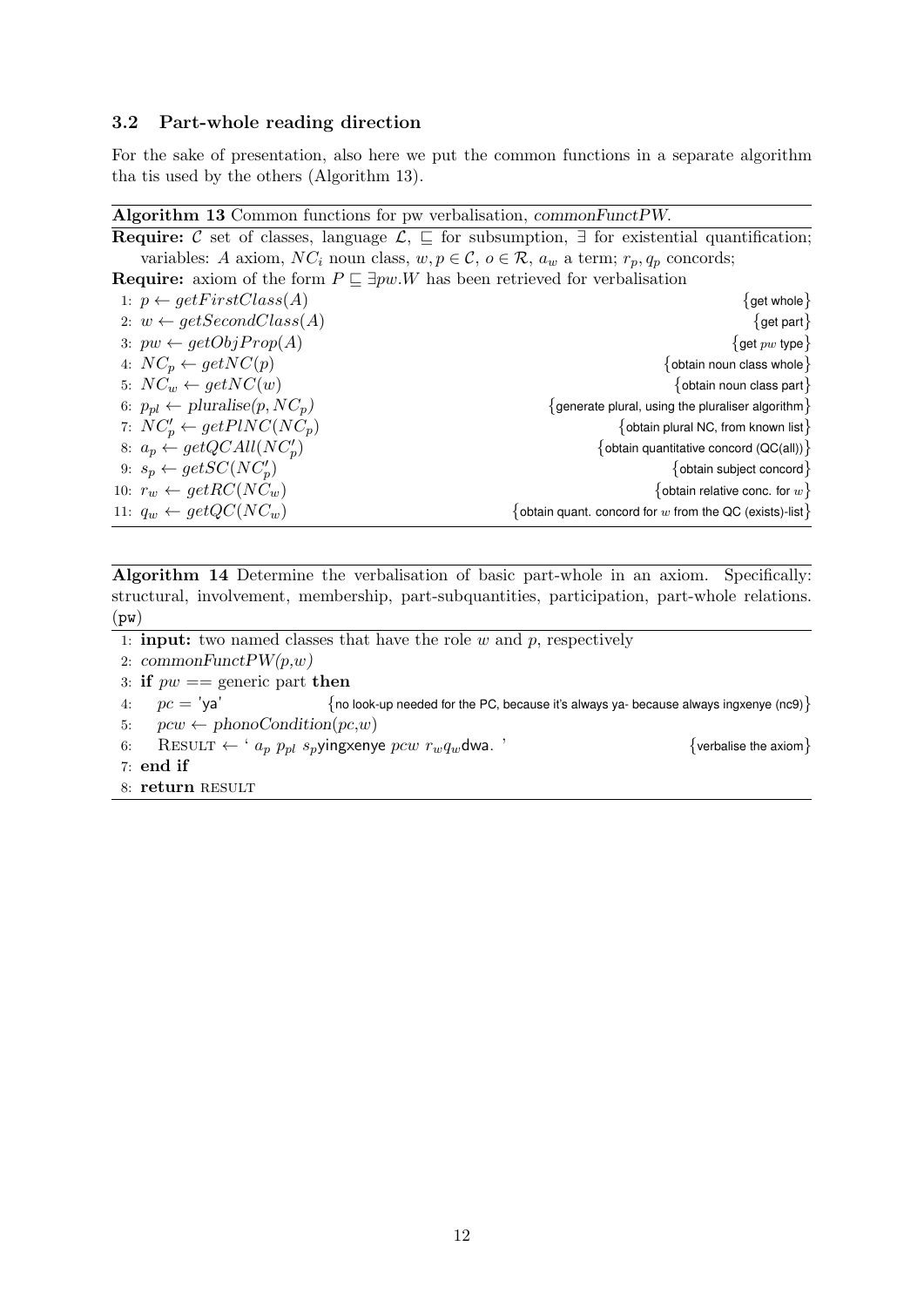Algorithm 15 Determine the verbalisation of basic part-whole in an axiom. Specifically: partwhole, in the singular as well, to cater for subquantities that can be both mass and count noun, depending on context.  $(pw_s)$ 

1: **input:** two named classes that have the role  $w$  and  $p$ , respectively 2: commonFunct $PW(p,w)$ 3: if  $pw ==$  subquantity of then 4:  $a_p \leftarrow getQCAll(NC_p)$  {obtain quantitative concord (QC(all))} 5:  $s_p \leftarrow getSC(NC_p)$  {obtain subject concord} 6:  $pc = 'ya'$  {no look-up needed for the PC, because it's always ya- because always ingxenye (nc9) { 7:  $pcw \leftarrow phonoCondition(pc,w)$ 8: RESULT ←  $a_p p s_p$ yingxenye pcw. ' {verbalise the axiom}  $9:$  end if 10: return RESULT

Algorithm 16 Determine the verbalisation of basic part-whole in an axiom. Specifically: solid portion-of. (pw\_solid\_p)

**Require:** axiom of the form  $P \subseteq \exists pw.W$  has been retrieved for verbalisation

1:  $p \leftarrow getFirstClass(A)$  {get whole } 2:  $w \leftarrow getSecondClass(A)$  {get part} 3:  $pw \leftarrow getObjProp(A)$  {get pw type} 4: if  $pw ==$  solid portion then 5:  $q \leftarrow$  first word of  $p \{p \text{ is typically a noun phrase or compound noun, first part the quantity, like slice, sample, etc.}$ 6: if length $(p) == 2$  then 7:  $\qquad \qquad \text{stuff} \leftarrow \text{second word of } p$ 8: else 9:  $\qquad \qquad \text{stuff} \leftarrow \text{remainder of } p$ 10: end if 11:  $NC_q \leftarrow getNC(q)$  {obtain noun class quantity} 12:  $NC_w \leftarrow getNC(w)$  {obtain noun class whole} 13:  $NC'_q \leftarrow getPINC(NC_q)$ 14:  $a_q \leftarrow getQCAll(NC_q)$ {obtain quantitative concord  $(QC(all))$ } 15:  $pc_q \leftarrow getPC(q)$ 16:  $os \leftarrow phonoCondition(p_{c_q}, stufff)$ 17:  $q_{pl} \leftarrow \text{pluralise}(q, NC_q')$ 18:  $s_q \leftarrow getSC(NC'_q)$ 19:  $pc = 'sa'$   $\{no$  look-up needed for the PC, because it's always sa- because always isigephu (nc7) 20:  $pcw \leftarrow phonoCondition(pc,w)$ 21:  $r_w \leftarrow getRC(NC_w)$  {obtain relative conc. for w} 22:  $q_w \leftarrow getQC(NC_w)$  {obtain quant. concord for w from the QC (exists)-list} 23: RESULT ← '  $a_q q_{pl}$  os  $s_q$ yisiqephu  $pcw r_w q_w$ dwa.' {verbalise the axiom} 24: end if 25: return RESULT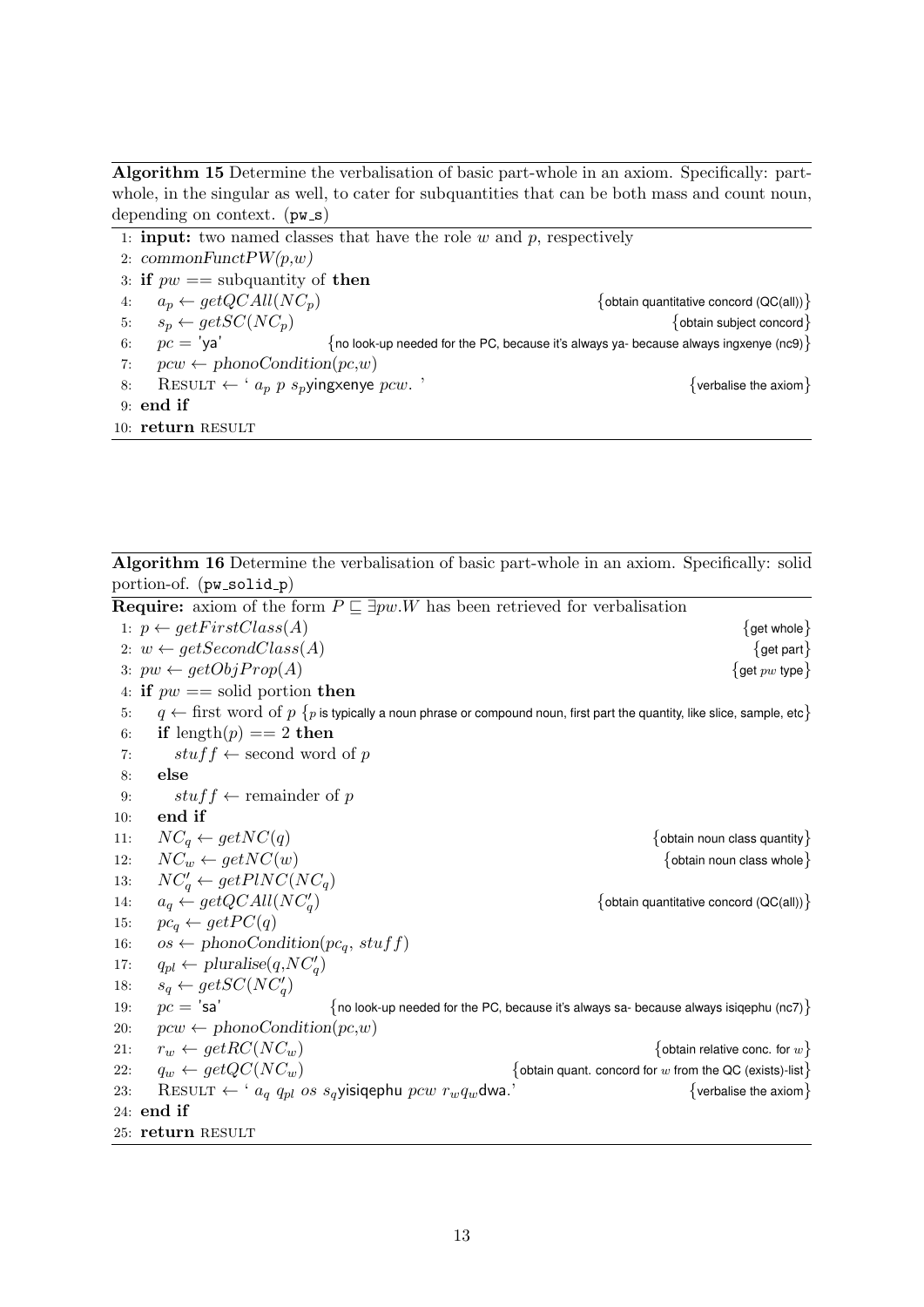Algorithm 17 Determine the verbalisation of basic part-whole in an axiom. Specifically: spatial portion-of. (pw\_spatial\_p)

- 1: **input:** two named classes that have the role  $w$  and  $p$ , respectively
- 2: commonFunct $PW(p,w)$
- 3: if  $pw ==$  spatial portion of then
- 4:  $pc = 'wa'$  {no look-up needed for the PC, because it's always wa- because always umunxa (nc3)}
- 5:  $pcw \leftarrow phonoCondition(pc,w)$
- 6: RESULT ←  $a_p$   $p_{pl}$   $s_p$ ngumunxa  $pcw$ . '  $\{$  verbalise the axiom}
- 7: end if
- 8: return RESULT

Algorithm 18 Determine the verbalisation of basic part-whole in an axiom. Specifically: participates-in, for collective parts, in singular. (pw\_pi\_c)

|    | 1: <b>input:</b> two named classes that have the role $w$ and $p$ , respectively                                                        |
|----|-----------------------------------------------------------------------------------------------------------------------------------------|
|    | 2: commonFunct $PW(p,w)$                                                                                                                |
|    | 3: if $pw ==$ collective participates in then                                                                                           |
| 4: | $a_p \leftarrow getQCAll(NC_p)$<br>{obtain quantitative concord $(QC(all))$ }                                                           |
| 5: | $s_n \leftarrow getSC(NC_n)$<br>{obtain subject concord}                                                                                |
| 6: | $lpre \leftarrow phonoCondLocPrefix(w, NC_w)$                                                                                           |
| 7: | $\{$ add locative prefix to whole (if nc = 1a, 2a, 3a, or 17 then ku+word, else e+word) $\}$                                            |
| 8: | $lpreWlsuf \leftarrow phonoCondLocSuffix(lpre)$<br>$\{$ add locative suffix to whole (the -ini/-eni/-wini etc) $\}$                     |
| 9: | RESULT $\leftarrow$ ' $a_p$ p s <sub>p</sub> hlanganyele lpreWlsuf r <sub>w</sub> q <sub>w</sub> dwa.'<br>$\{$ verbalise the axiom $\}$ |
|    | 10: end if                                                                                                                              |
|    | 11: return RESULT                                                                                                                       |

Algorithm 19 Determine the verbalisation of basic part-whole in an axiom. Specifically: contained-in.  $(pw_cci)$ 

1: **input:** two named classes that have the role  $w$  and  $p$ , respectively 2: commonFunct $PW(p,w)$ 3: if  $pw ==$  contained in then 4:  $Wlsuf \leftarrow phonoCondLocSuffix(w)$  {add locative suffix to whole (the -ini/-eni/-wini etc)} 5:  $lpreWlsuf \leftarrow phonoCondLocPrefix(Wlsuf, NC_w)$ 6:  ${add$  locative prefix to whole (if nc = 1a, 2a, 3a, or 17 then ku+word, else e+word)  $}$ 7: RESULT ← '  $a_p$   $p_{pl}$   $s_p$ sl $preWlsuf$   $r_wq_w$ dwa.' {verbalise the axiom} 8: end if 9: return RESULT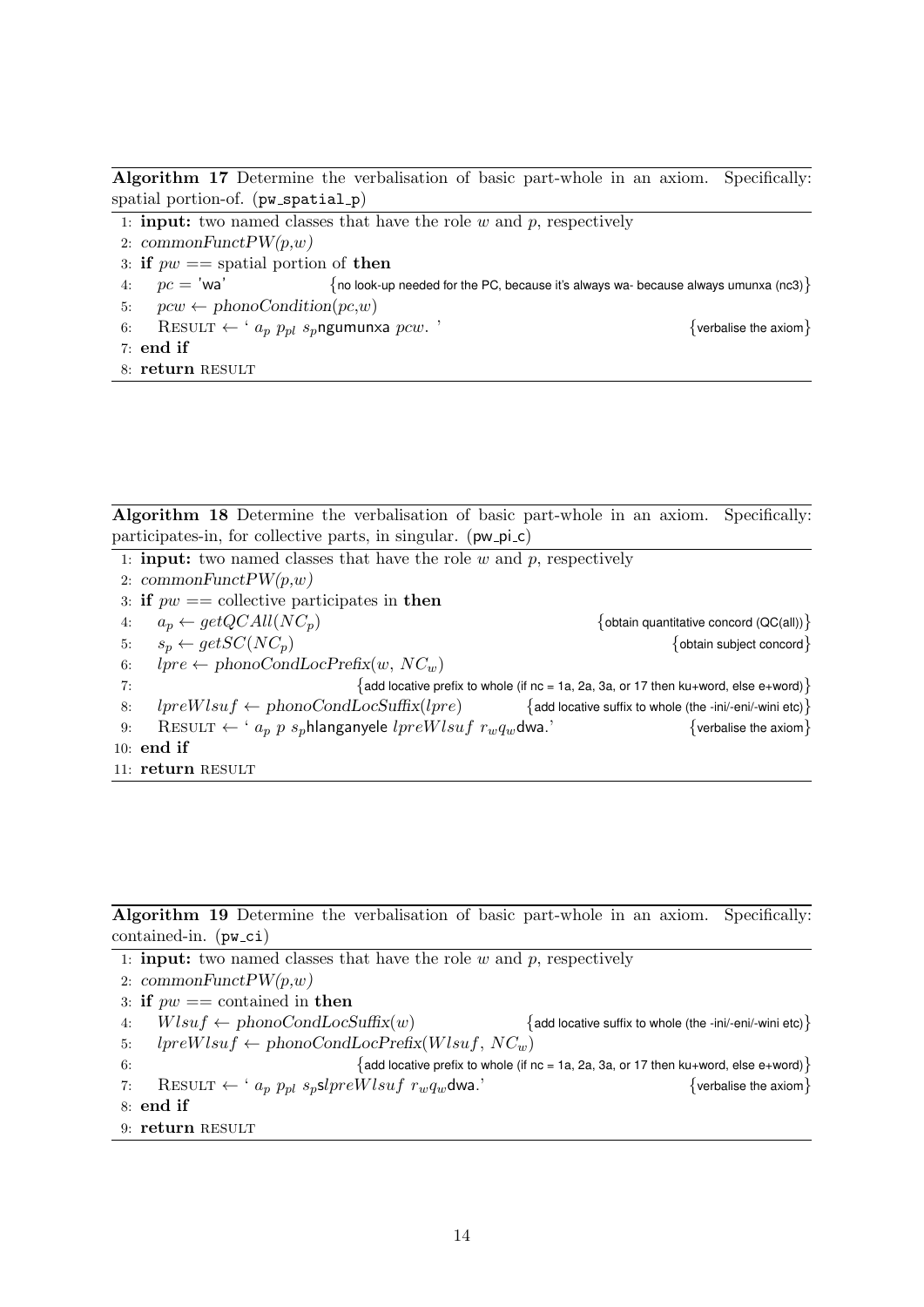## 4 Phonological conditioning

This section first lists the phonological conditioning rules that have been implemented at the time of writing and which have been mentioned informally in, mainly [5] for locatives and the vowel-commencing verb roots, but not the others. They still seem incomplete and therefore also listed outside their algorithm environment. The algorithms are presented afterwards.

- vowel coalescence function (*phonoCondition* in the algorithms), where  $X$  and  $Y$  are the remainder of the word:
	- $Xa + aY \rightarrow XaY$
	- $Xa + (iY \mid eY) \rightarrow XeY$
	- $(Xa, X \neq ng) + uY \rightarrow XoY$  // the 'X  $\neq ng$ ' is an old remnant. as there's also nga  $+ uY = ngoY$  now, so can be deleted. (or not?)
	- $Xe + aY \rightarrow XaY$
	- $Xe + iY \rightarrow XeY$
	- $Xe + (oY | uY) \rightarrow XoY$
	- $Xu + (aY \mid eY \mid iY \mid oY \mid uY) \rightarrow XuY$
	- $-$  nga + oY  $\rightarrow$  ngoY //can this be generalised, as -a + o- = -o-?

$$
-\text{ nga} + \text{u}Y \rightarrow \text{ngo}Y
$$
  $//\text{can be included in the 3rd one}$ 

- locative prefix (phonoCondLocPrefix in the algorithms), possibly still incomplete
	- if nc = 1a, 2a, 3a, or  $17 \rightarrow$  ku+word (subject to the vowel coalescence listed in the previous item)
	- for other ncs  $\rightarrow$  e+word (subject to the vowel coalescence listed in the previous item)
- locative suffix (phonoCondLocSuffix in the algorithms)
	- regular cases:
		- ∗ Xa → Xeni
		- ∗ Xe → Xeni
		- ∗ Xi → Xini
		- ∗ Xo → Xweni
		-
		- $\star X\mathbf{u} + \mathbf{ph} \to X\text{shini}$  // the ph in second and third last position
		- ∗ otherwise word+ini
		- $\star$  Xu + (¬ ph)  $\to$  Xwini // the ph in second and third last position
			-
	- exceptions: imvilophu, idiphu, ifomu → word[0:-1] + ini.
- subject concord  $(sc)$  and vowel-commencing verb stem  $(word)$  and stem-minus-first-letter  $(X)$ , named phonoCondVerb in the algorithms in the preceding sections:
	- (length(sc)  $\geq 2$ ,  $\neg$  ku,lu) + (aX | eX)  $\rightarrow$  [b/l/s/z]word // the remaining sc consonants (sc[:-1] to be more precise)
	- $a + (aX \mid eX) \rightarrow word$
	- $i + (aX \mid eX) \rightarrow yword$
	- $u + (aX \mid eX) \rightarrow wword$
	- $-$  ku,lu + (aX | eX)  $\rightarrow$  [k/l]wword
	- (length(sc)  $\geq 2$ ,  $\neg$  ku) + oX  $\rightarrow$  [b/l/s/z]word // the remaining sc consonants (sc[:-1] to be more precise)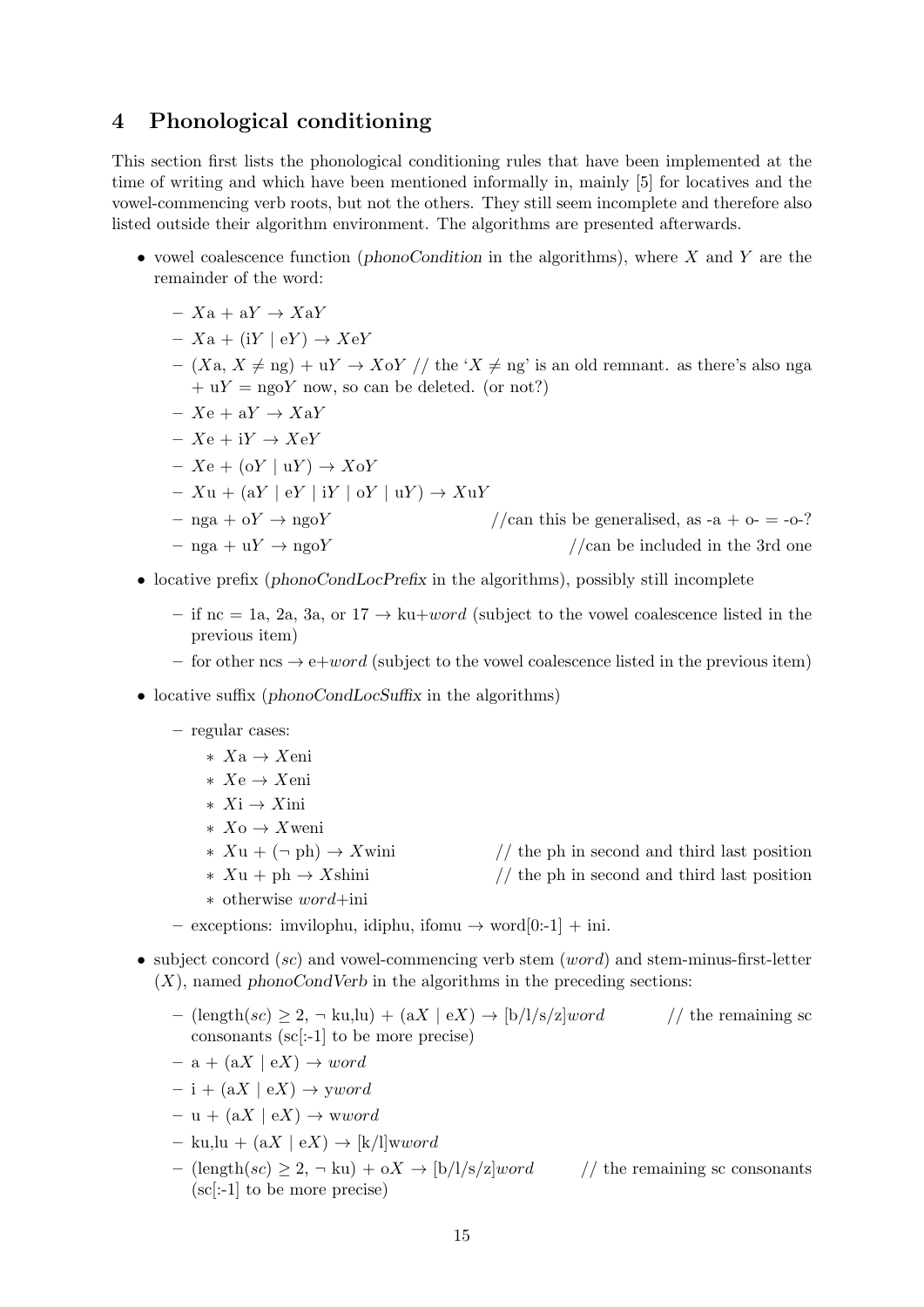$-$  a,i + oX  $\rightarrow$  word

 $- u + oX \rightarrow$  wword

- ku + o $X \rightarrow$  kwword
- negative subject concord (*negsc*) and vowel-commencing verb stem (*word*), in the algorithm as phonoCondNegSc:
	- $(aX \mid eX) \rightarrow negscyword$

 $-$  (iX | oX | uX)  $\rightarrow$  negscngword

Also in this case, the algorithms were gradually extended in the code, so there may be some duplication (see also above) that may have yet to be refactored.

Algorithm 20 (VowelCoal) Vowel coalescence (or: two [the last letter of the first part and the first letter of the second part] becoming one)

|     | 1: <b>input:</b> two strings, first and second, respectively, where the former is to be agglutinated |                                                                               |
|-----|------------------------------------------------------------------------------------------------------|-------------------------------------------------------------------------------|
|     | to the latter into a new word.                                                                       |                                                                               |
|     | 2: if $f_{[-1]} == 'a'$ and $s_{[0]} == 'a'$ then                                                    |                                                                               |
|     | 3: $n \leftarrow f_{[0:-1]}as_{[1:]}$                                                                | ${a+a = a}$                                                                   |
|     | 4: else if $f_{[-1]} == 'a'$ and $(s_{[0]} == 'i'$ or $s_{[0]} == 'e')$ then                         |                                                                               |
|     | 5: $n \leftarrow f_{[0:-1]}es_{[1:]}$                                                                | ${a+i/e = e}$                                                                 |
|     | 6: else if $f_{[-1]} = -i$ a' and $f :=$ 'nga' and $s_{[0]} = -i$ ' then                             | ${a+u = o}$                                                                   |
|     | 7: $n \leftarrow f_{[0:-1]} \circ s_{[1:]}$                                                          |                                                                               |
|     | 8: else if $f_{[-1]} == 'e'$ and $s_{[0]} == 'a'$ then                                               |                                                                               |
|     | 9: $n \leftarrow f_{[0:-1]}as_{[1:]}$                                                                | ${e+a=a}$                                                                     |
|     | 10: else if $f_{[-1]} == 'e'$ and $s_{[0]} == 'i'$ then                                              |                                                                               |
|     | 11: $n \leftarrow f_{[0:-1]}es_{[1:]}$                                                               | $\{e+i = e\}$                                                                 |
|     | 12: else if $f_{[-1]} == 'e'$ and $(s_{[0]} == 'o'$ or $s_{[0]} = 'u')$ then                         | ${e+o/u = o}$                                                                 |
| 13: | $n \leftarrow f_{[0:-1]} \text{os}_{[1:]}$                                                           |                                                                               |
|     | 14: else if $f_{[-1]} == 'u'$ then                                                                   |                                                                               |
|     | 15: $n \leftarrow fs_{[1:]}$                                                                         | $\{$ assuming the u is a 'stronger' vowel, for now $\}$                       |
|     | $16:$ else                                                                                           |                                                                               |
|     | 17: if $f == '$ nga' and $s_{[0]} == '$ o' then                                                      |                                                                               |
| 18: | $n \leftarrow \text{ngos}_{[1:]}$                                                                    |                                                                               |
|     | 19: else if $f == '$ nga' and $s_{[0]} == '$ u' then                                                 |                                                                               |
| 20: | $n \leftarrow \text{ngos}_{[1:]}$                                                                    |                                                                               |
| 21: | else                                                                                                 |                                                                               |
| 22: | $n \leftarrow$ other                                                                                 | $\{$ sentinel word to detect a phonological conditioning not covered yet $\}$ |
| 23: | end if                                                                                               |                                                                               |
|     | $24:$ end if                                                                                         |                                                                               |
|     | 25: return $n$                                                                                       |                                                                               |
|     |                                                                                                      |                                                                               |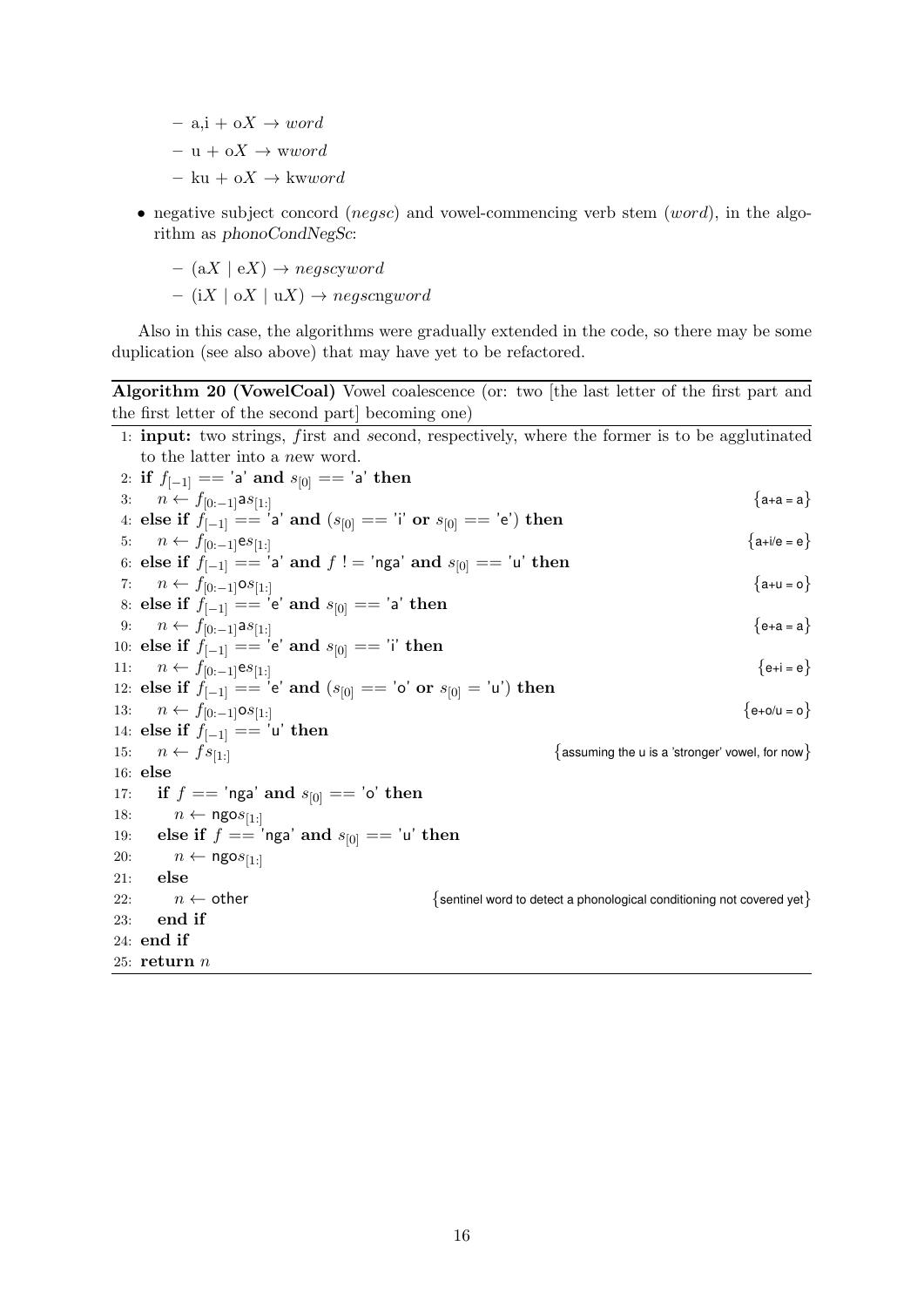Algorithm 21 (LocPre) Locative prefix for the noun or named entity.

1: **input:** word  $w$  and noun class  $nc$ 2:  $l \leftarrow ew$  {default case} 3: if  $nc == 1$  or  $nc == 2$  or  $nc == 3a$  or  $nc == 17$  then 4:  $l \leftarrow VowelCoal('ku', w)$ 5: else 6:  $l \leftarrow \text{VowelCoal}('e', w)$ 7: end if 8: return l

Algorithm 22 (LocSuf) Locative suffix for the noun or named entity.

1: **input:** word  $w$ 2:  $exceptions = ['imvilophu', 'idiphu', 'ifomu']$ 3: if  $w \in$  *exceptions* or  $w_{[-1]} == i$  then 4:  $l \leftarrow w_{[0:-1]}$ ini {note: 'ini' is the common case} 5: else if  $w_{[-1]} ==$  a or  $w_{[-1]} ==$  e then 6:  $l \leftarrow w_{[0:-1]}$ eni {-a/-e = eni} 7: else if  $w_{[-1]} == \text{o}$  then 8:  $l \leftarrow w_{[0:-1]}$ weni {-o = weni} 9: else if  $w_{[-1]} == u$  and  $w_{[-3:-2]} != \text{ph}$  then 10:  $l \leftarrow w_{[0:-1]}$ wini {-u = wini} 11: else if  $w_{[-1]} == u$  and  $w_{[-3:-2]} == \text{ph}$  then 12:  $l \leftarrow w_{[0:-3]}$ shini {-u = shini} 13: else 14:  $l \leftarrow w$ ini 15: end if 16:  $return l$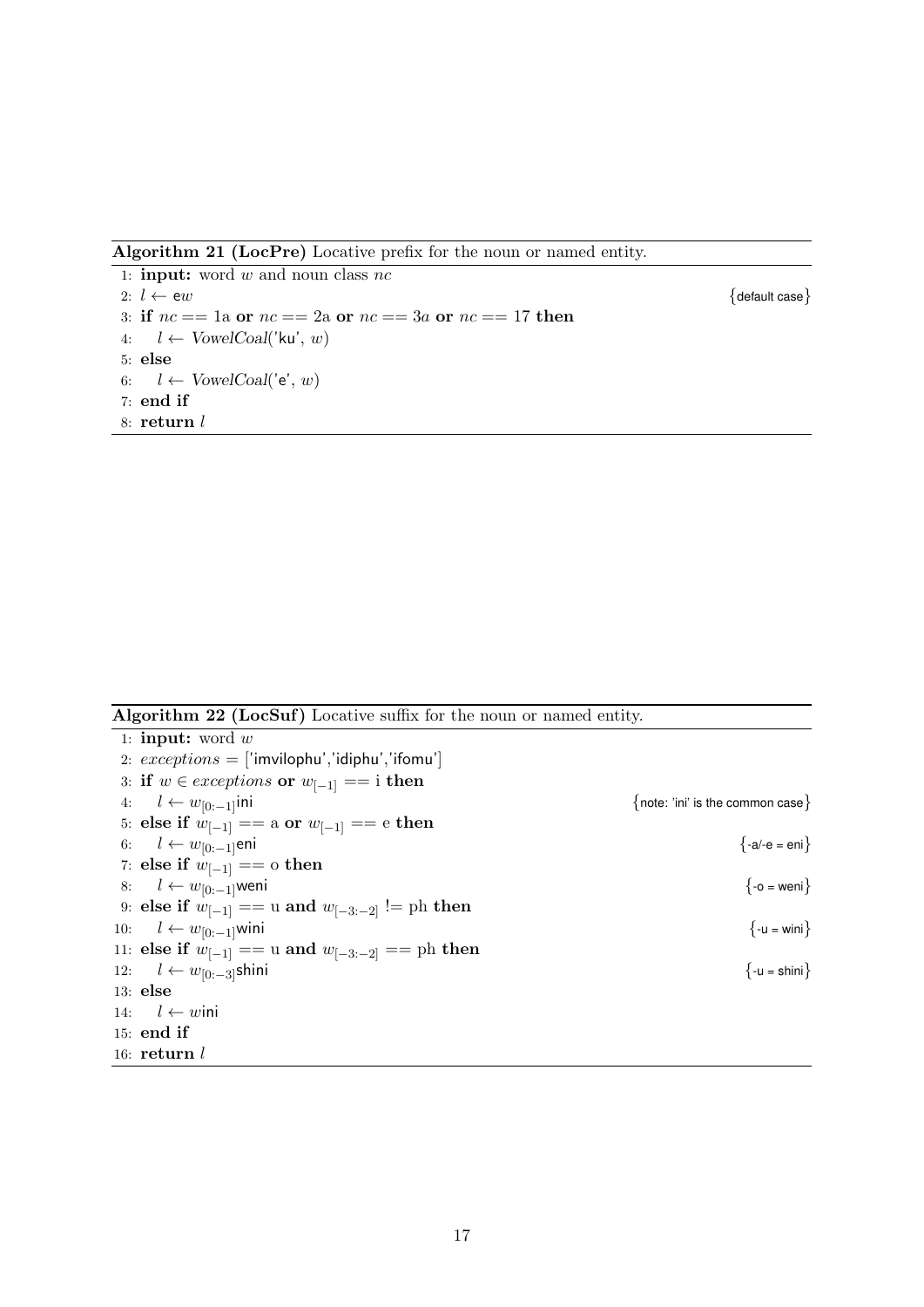Algorithm 23 (VowelVerb) Phonological conditioning for conjugation (SC with a vowelcommencing verb root).

1: **input:** word  $w$  and its noun class  $nc$ 2:  $sc \leftarrow getSC(nc)$  {get subject concord for that NC} 3: if  $(w_{[0]} == 'a'$  or  $w_{[0]} == 'e')$  and  $length(sc) \geq 2$  and  $sc != 'ku'$  and  $sc != 'lu'$  then 4:  $\text{conj } v \leftarrow \text{sc}_{[-1]}w$  {long sc + a-/e- = drop last letter of sc} 5: else if  $w_{[0]} == 'a'$  or  $w_{[0]} == 'e'$  and  $sc == 'a'$  then 6:  $\cos jv \leftarrow w$  {a+a-/e- = drop sc} 7: else if  $(w_{[0]} == 'a' \text{ or } w_{[0]} == 'e')$  and  $sc == 'i'$  then 8:  $\cos jv \leftarrow yw$  {i+a-/e- = y+a-/e-} 9: else if  $(w_{[0]} == 'a' \text{ or } w_{[0]} == 'e')$  and  $sc == 'u'$  then 10:  $\text{conj } v \leftarrow \text{w}w$  {u+a-/e- = w+a-/e-} 11: else if  $(w_{[0]} == 'a'$  or  $w_{[0]} == 'e')$  and  $(se == 'ku'$  or  $sc == 'lu')$  then 12:  $\text{conj}v \leftarrow s\text{c}_{[0]}\text{ww}$  {ku/lu+a-/e- = k/l+w+a-/e-} 13: else if  $w_{[0]} == 'o'$  and  $length(sc) \ge 2$  and  $sc != 'ku'$  then<br>14:  $conjv \leftarrow sc_{[-1]}w$ 14:  $\text{conj } v \leftarrow \text{scr}_{[-1]}w$  {long sc + o- = drop last letter of sc} 15: else if  $w_{[0]} == 'o'$  and  $(se == 'a'$  or  $sc == 'i')$  then 16:  $\cos jv \leftarrow w$  { $i/a + o = o -$ } 17: else if  $w_{[0]} == 'o'$  and  $sc == 'u'$  then 18:  $\cos jv \leftarrow WW$ <br>18:  $\{u + o = w + o\}$ 19: else if  $w_{[0]} == 'o'$  and  $sc == 'ku'$  then 20:  $\cos jv \leftarrow \text{kww}$  {ku + o- = kw + o-} 21: else 22:  $\text{conj } v \leftarrow w$  {or: don't do anything} 23: end if 24: return conjv

Algorithm 24 (NegVowelVerb) Phonological conditioning for negated conjugation (NEG SC with a vowel-commencing verb root).

| 1: <b>input:</b> word w and its noun class $nc$ |                                                          |
|-------------------------------------------------|----------------------------------------------------------|
| 2: $nsc \leftarrow getNEGSC(nc)$                | $\{$ get negative subject concord for that NC $\}$       |
| 3: if $w_{[0]} == 'a'$ or $w_{[0]} == 'e'$ then |                                                          |
| 4: $negconjv \leftarrow nscyw$                  | $\{$ anything + a-/e- = anything + y + a-/e- $\}$        |
| $5:$ else                                       |                                                          |
| 6: $negconjv \leftarrow nscngw$                 | $\{$ anything + i-/o-/u- = anything + ng + i-/o-/u- $\}$ |
| $7:$ end if                                     |                                                          |
| 8: $return negconjv$                            |                                                          |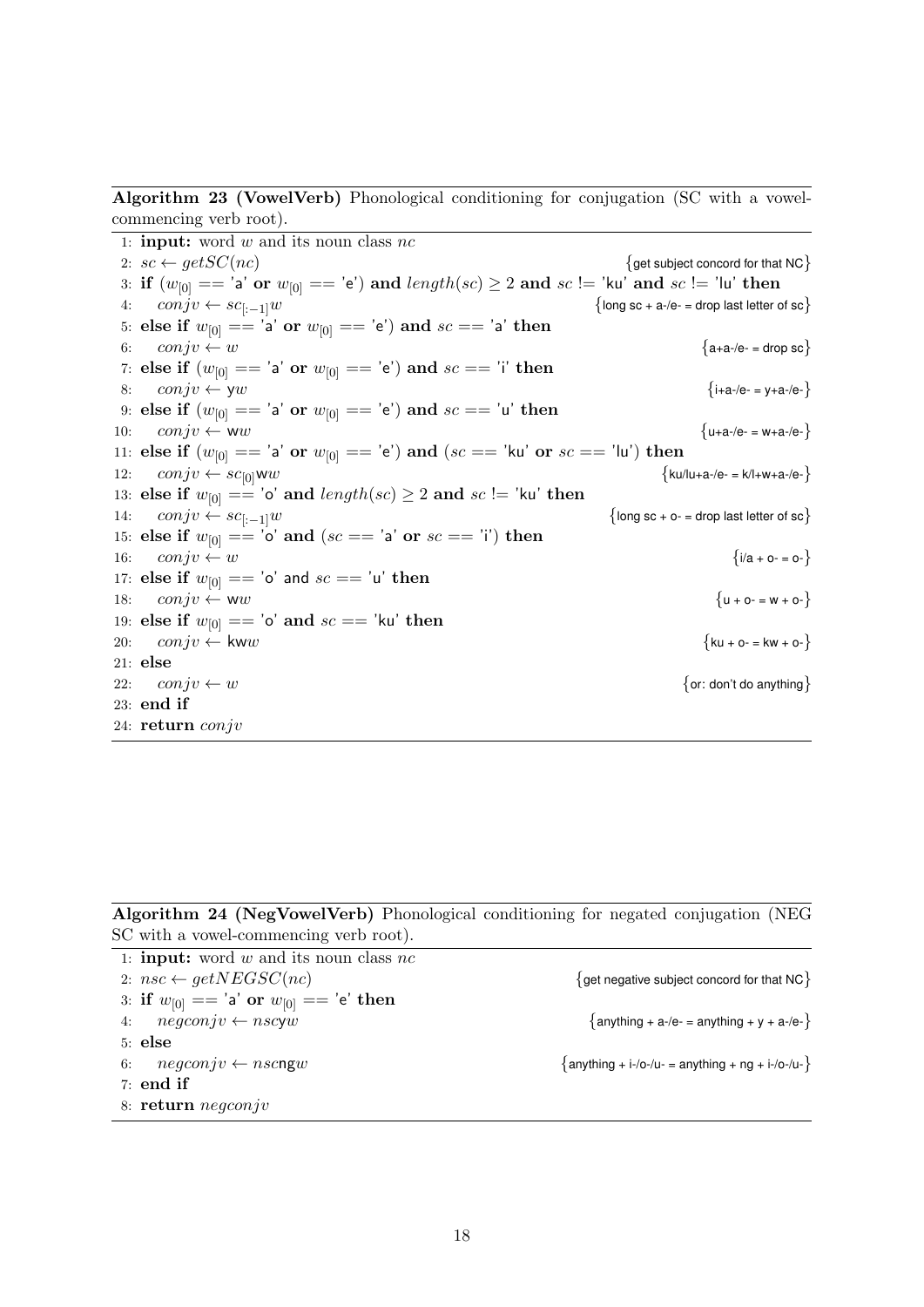## 5 Architecture of the verbaliser

The OWL verbaliser is described in [7]. The architecture is depicted in Figure 2 and is such that one can:

- Run the Python code in the interpreter, feeding it just the strings in the format given by the definitions in the code;
- Use Owlready to fetch the vocabulary from an ontology stored in OWL/XML format, where the output is written to stdout/console;
- Use Owlready and Tkinter to fetch the vocabulary from an ontology stored in OWL/XML format and get pretty printing in colour.

To use the software, see the readme.txt in the zipfile for instructions.



Figure 2: Principal components of the OWL verbaliser. (Source: [7])

#### Acknowledgements

As can be seen for the references, the main collaborator in trying to structure the linguistic knowledge is Langa Khumalo, and I hereby thank him for the collaboration.

This work is based on the research supported in part by the National Research Foundation of South Africa (CMK: Grant Number 93397).